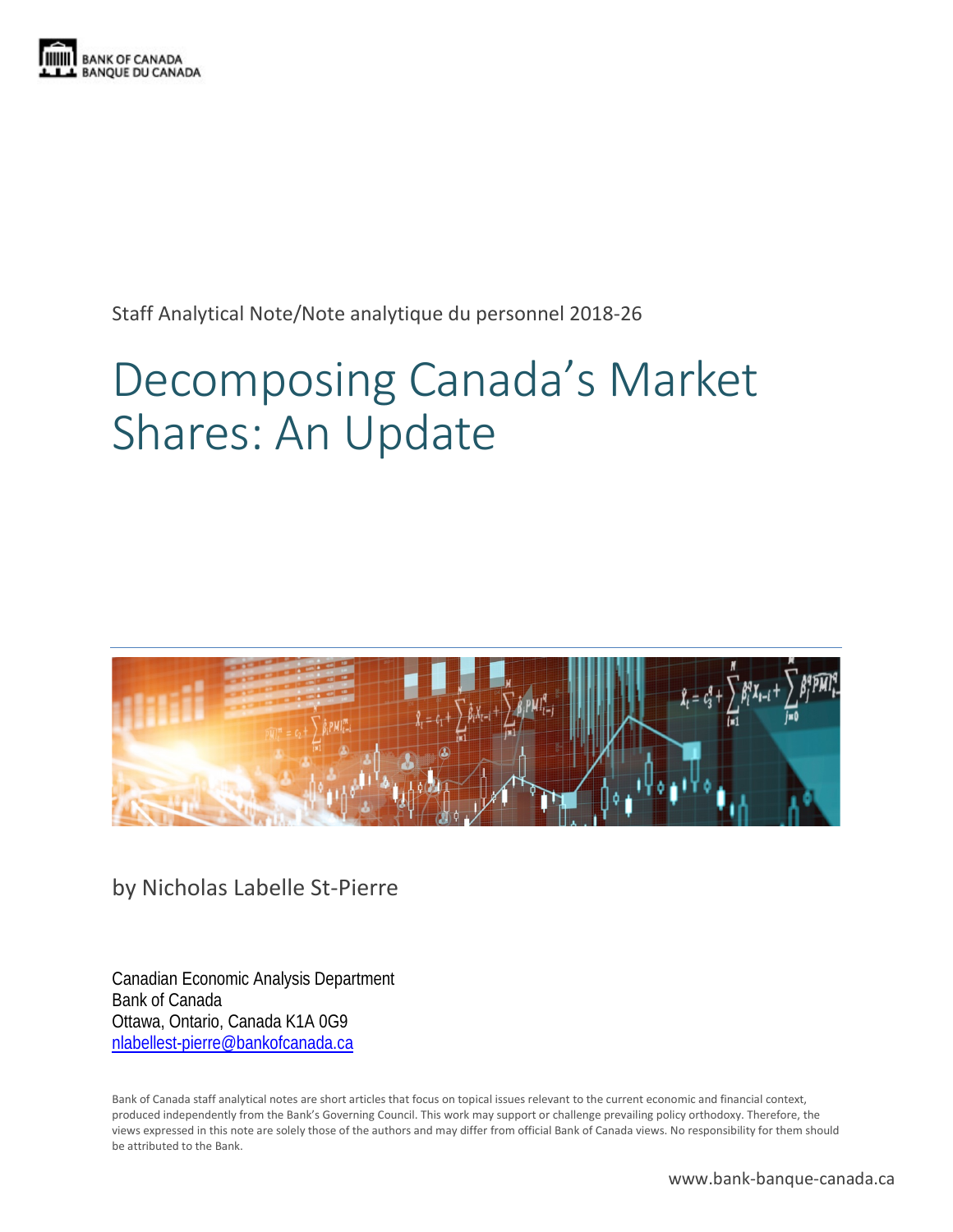# **Acknowledgements**

We would like to thank Jaime Trujillo and Sarah Burkinshaw for helpful support for the charts. We are thankful to Eric Santor, Jing Yang, Russell Barnett, Claudia Godbout, Dany Brouillette and Lena Suchanek for comments and suggestions and Nicole van de Wolfshaar and Alison Arnot for editorial assistance. All errors are our own.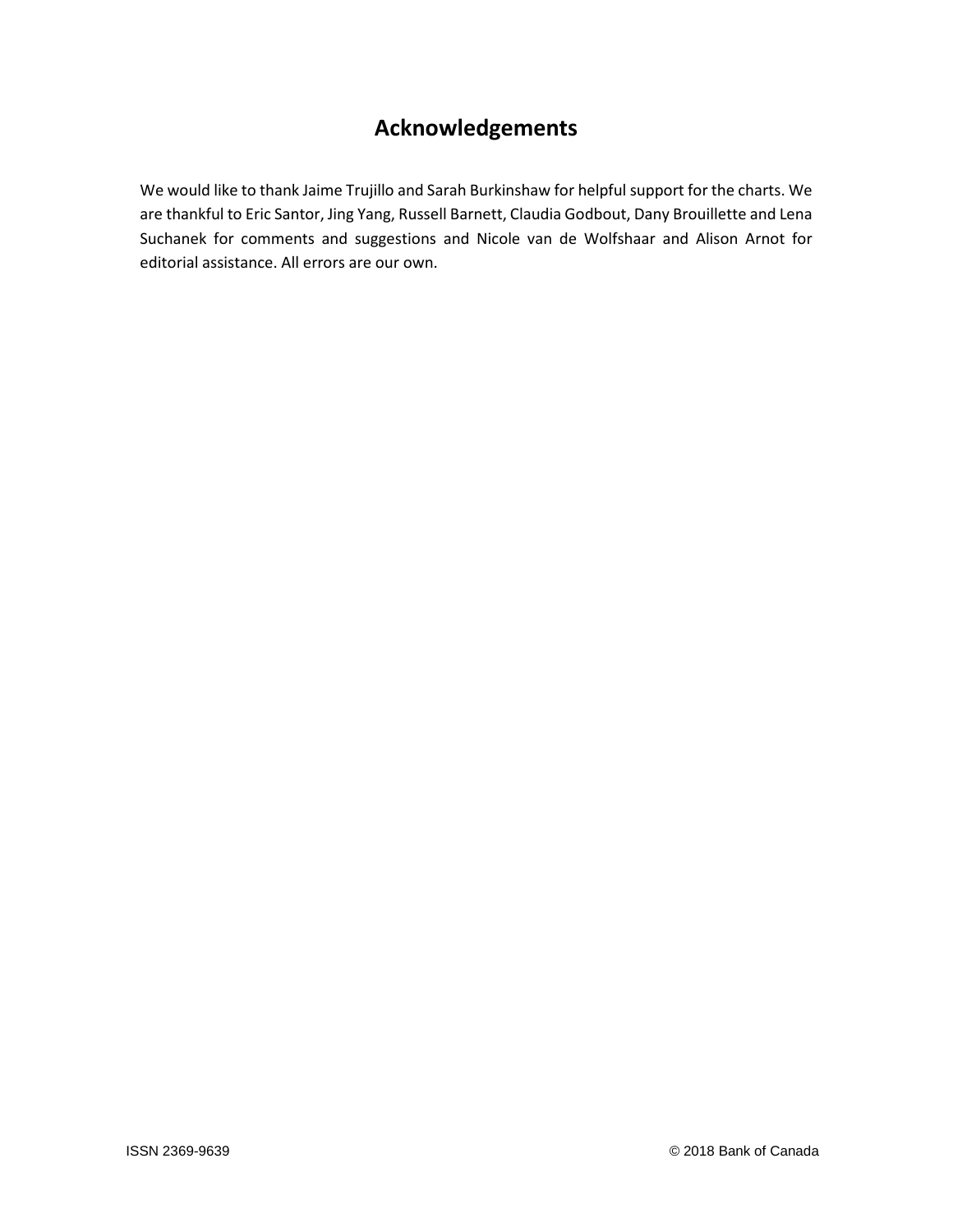# **Abstract**

Building on the shift-share analysis of **Barnett and Charbonneau (2015)**, this note decomposes Canada's market shares in the United States, Europe and China for imports of non-energy goods into competitiveness, preference shifts and an interaction term. We find that, despite the depreciation of the dollar, Canada continued to lose market share over 2014–17 (around 0.4 percentage points lost per year on average over four years). Competitiveness losses are widespread among sectors and spread out over time. Losses from shifting preferences have stabilized since 2012 and are concentrated in motor vehicles and parts, forestry products, and building and packaging materials. Canada's share of European and Chinese imports of non-energy goods has been stable at around 2 and 1 per cent, respectively. However, in each case, one key sector offsets competitiveness losses in a broad range of sectors. Canada's exports in some markets have collapsed over recent years (e.g., small trucks, electrical apparatus for telephony), which suggests that some export capacity has been lost (or otherwise reallocated through a mandate change). In addition, we observe that Canada's market share in US imports of services has been eroded by stiff competition from emerging markets, such as India. Finally, relative price movements appear to partly explain Canada's lack of competitiveness in relation to Mexico and China for US imports of non-energy goods, more specifically in motor vehicles and parts and consumer goods.

*Bank topics: International topics JEL codes: F4, F10, F14*

# **Résumé**

En nous appuyant sur l'analyse structurelle résiduelle de [Barnett et Charbonneau \(2015\),](https://www.banqueducanada.ca/2015/08/document-analyse-2015-5/) nous décomposons les parts de marché du Canada dans les importations américaines, européennes et chinoises de biens non énergétiques en trois parties : la compétitivité, l'évolution des préférences et un terme d'interaction. Nous constatons que, malgré la dépréciation du dollar, le Canada a continué de perdre des parts de marché de 2014 à 2017 (environ 0,4 point de pourcentage par année sur quatre ans). Les pertes de compétitivité touchent l'ensemble des secteurs et s'étalent dans le temps. Les pertes dues à l'évolution des préférences se sont stabilisées depuis 2012 et se concentrent dans les véhicules automobiles et leurs pièces, les produits forestiers et les matériaux de construction et d'emballage. La part du Canada dans les importations européennes et chinoises de biens non énergétiques est demeurée stable à environ 2 % et 1 %, respectivement. Toutefois, dans chaque cas, un secteur clé compense les pertes de compétitivité dans un large éventail de secteurs. Les exportations canadiennes sur certains marchés se sont effondrées au cours des dernières années (p. ex., petits camions, appareils électriques pour la téléphonie), ce qui donne à penser qu'une partie de la capacité d'exportation a été perdue (ou autrement réaffectée à la suite d'un changement de mandat). De plus, nous constatons que la part de marché du Canada dans les importations américaines de services a été érodée par la vive concurrence des marchés émergents, comme l'Inde. Enfin, l'évolution des prix relatifs semble expliquer en partie le manque de compétitivité du Canada par rapport au Mexique et à la Chine pour les importations américaines de biens non énergétiques, plus particulièrement les véhicules automobiles et leurs pièces et les biens de consommation.

*Sujets : Questions internationales Codes JEL : F4, F10, F14*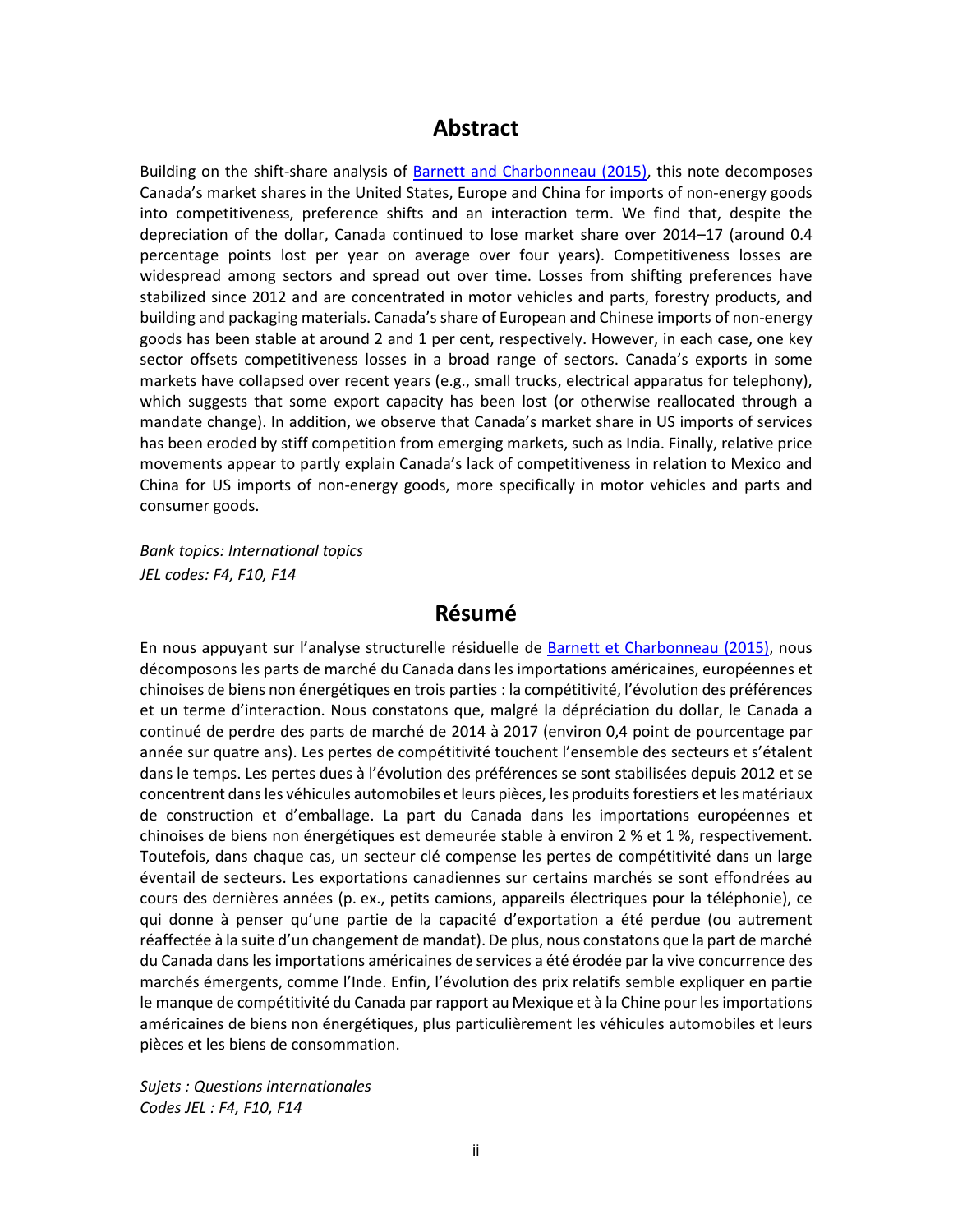### **Introduction**

Excluding services, overall Canadian non-energy exports have been largely flat since mid-2014 despite growing foreign demand and the depreciation of the Canadian dollar. Brouillette et al. (2018) examine the reasons behind this weakness by considering supply and demand factors. Their analysis draws partly on the work presented in this paper, which focuses on market share, a key outcome of export performance.<sup>[1](#page-3-0)</sup>

In this context, Canada's market share in US imports of non-energy goods declined from 11.6 to 10.2 per cent between 2013 and 2017. This occurred despite the depreciation of the Canadian dollar (**Chart 1**). If we compare the Canadian dollar against the currencies of Canada's major trading partners (yellow line) and if we exclude the US dollar (purple line), the depreciation over 2014–17 drops from roughly 12 per cent to only 4 per cent.<sup>[2](#page-3-1)</sup> Regardless, the exchange rate does not appear to be the cause of the continued loss of market share.



To better understand the factors behind Canada's market share losses, we update and expand the shiftshare analysis o[f Barnett and Charbonneau \(2015\)](https://www.bankofcanada.ca/2015/08/discussion-paper-2015-5/)<sup>[3](#page-3-2)</sup> and decompose the losses relative to a reference year into three parts:

1. **Competitiveness:** changes due to shifts in product-specific market shares

<span id="page-3-0"></span> $1$  Canada's exports can be understood as the product of foreign demand, the propensity of foreign countries to import and what share of world imports (excluding Canada) Canada fulfills (i.e., its market share).

<span id="page-3-1"></span><sup>&</sup>lt;sup>2</sup> Excluding the US dollar helps to compare the Canadian dollar against the currencies of other countries exporting to the United States. The Canadian effective exchange rate is a weighted average of bilateral exchange rates for the Canadian dollar against the currencies of Canada's major trading partners. For more details, see [Barnett,](https://www.bankofcanada.ca/2016/01/staff-discussion-paper-2016-1/)  [Charbonneau and Poulin-Bellisle](https://www.bankofcanada.ca/2016/01/staff-discussion-paper-2016-1/) (2016).

<span id="page-3-2"></span><sup>3</sup> The [Barnett and Charbonneau \(2015\)](https://www.bankofcanada.ca/2015/08/discussion-paper-2015-5/) sample examines data from 2002 to 2014. We discuss the period from 2002 to 2017, focusing on 2013 to 2017. Market share losses or gains over 2014–17 refer to the difference in the level of the market share from 2013 to 2017.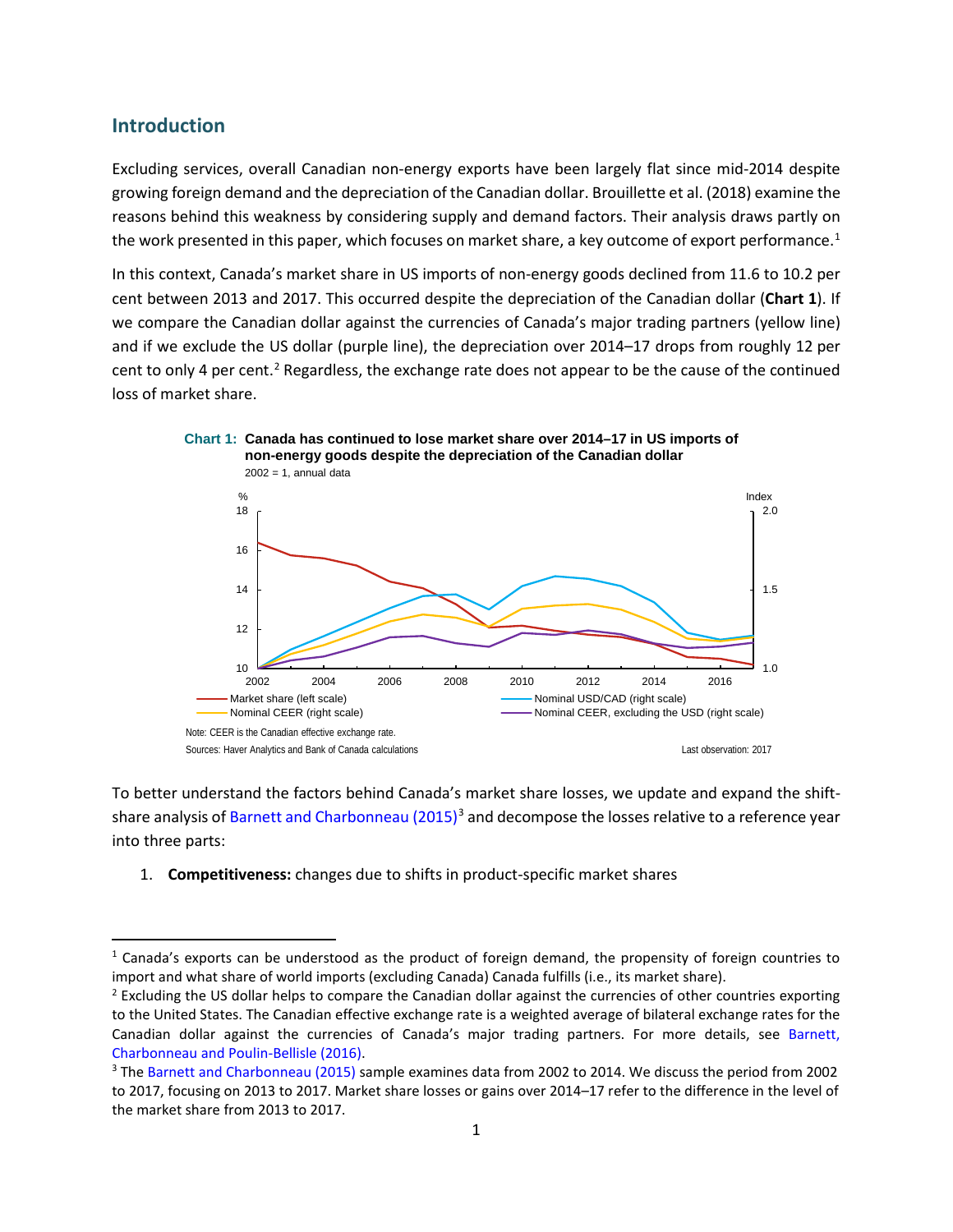- 2. **Preference:** changes due to shifts in product-specific import shares, i.e., total imports of a given product over total imports across all product categories considered
- 3. **Interaction:** the compound effects of shifts in competitiveness and in preference across products

Applying the shift-share analysis to US imports of non-energy goods from 2002 to 2017, we find that competitiveness losses are widespread across sectors and over time. Losses from shifting preferences have stabilized since 2012 and are concentrated in motor vehicles and parts, and forestry products and building and packaging materials. Canada's market share of European and Chinese imports of non-energy goods has been stable at around 2 and 1 per cent, respectively. In each case, however, one key sector offsets competitiveness losses in a broad range of sectors. For US imports of services, for example, Canada's market share has been eroded by stiff competition from emerging markets like India. Finally, relative price movements are helpful to understand some broad movements in market shares but are not sufficient to explain Canada's continued losses over the period examined.

The rest of the paper is organized as follows. Sections 1 to 3 analyze Canada's losses in market share over 2003–17 in the United States, Europe (EU-28)<sup>[4](#page-4-0)</sup> and China<sup>[5](#page-4-1)</sup> for imports of non-energy goods. Section 4 examines Canada's market share in US imports of services. Section 5 discusses the potential role played by relative price movements in US imports of non-energy goods. Section 6 concludes.

# **1. Canada has been steadily losing market share in US imports of non-energy goods**

The United States accounted for 72 per cent of Canada's exports of non-energy goods in 2017, down from 85 per cent in 2002.<sup>[6](#page-4-2)</sup> Canada's market share in US imports of non-energy goods gradually declined from 16 to 10 per cent from 2002 to 2017 (a loss of about 0.4 percentage points per year on average over 15 years, **Chart 2**). About 80 per cent of the loss over 2014–17 comes from competitiveness.[7](#page-4-3)

<span id="page-4-0"></span> <sup>4</sup> In the rest of this note, we refer to the European Union as Europe and EU-28 because since July 2013 the European Union includes 28 member states.

<span id="page-4-1"></span><sup>&</sup>lt;sup>5</sup> The United States, Europe and China captured more than 85 per cent of Canada's exports of non-energy goods in 2017.

<span id="page-4-2"></span><sup>6</sup> The greatest shifts in export shares from 2002 to 2017 are China (+4 percentage points), Europe (+4 percentage points) and Mexico (+1 percentage point). This diversification took place due to US imports of non-energy goods growing less quickly than that of the rest of the world, including China and Europe, and Canada losing market share in the United States.

<span id="page-4-3"></span><sup>7</sup> For background information on the methodology of the shift-share analysis, see **Appendix 1**.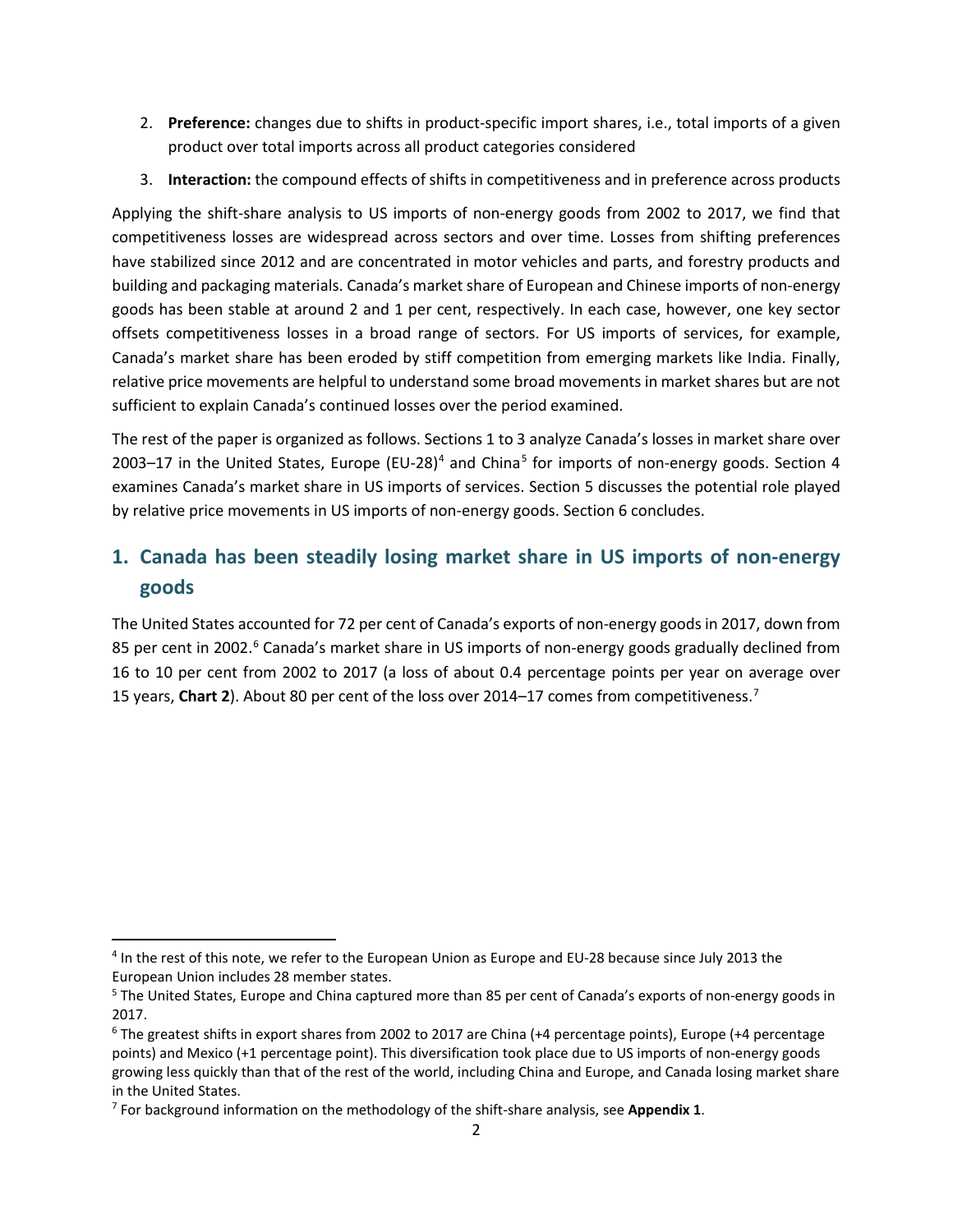**Chart 2: More than 70 per cent of Canada's market share losses in US imports of nonenergy goods from 2002 to 2017 result from competitiveness losses**



Cumulative market share losses since 2002, annual data

Sources: UN Comtrade and Bank of Canada calculations Last observation: 2017 Example: The orange bar shows -4.4 percentage points for 2017, meaning that shifts in competiveness explain 4.4 percentage points out of the 6.2 percentage point drop in Canada's market share in US imports of non-energy goods from 2002 to 2017.

**Chart 3** compares Canada's loss in market share of US import of non-energy goods with other countries over three sub-periods. Canada's losses have accelerated over 2014–17 despite the depreciation of the Canadian dollar.<sup>[8](#page-5-0)</sup> China mostly gained until 2009, while Mexico started to make larger gains from 2010 onward. Japan's losses are comparable to Canada's, and Europe's market share has been roughly stable over 2014–17.



**Chart 3: Canada's market share loss of US imports of non-energy goods re-accelerated** 

<span id="page-5-0"></span> <sup>8</sup> We discuss the role played by the exchange rate in Section 5 (see **Chart 25**).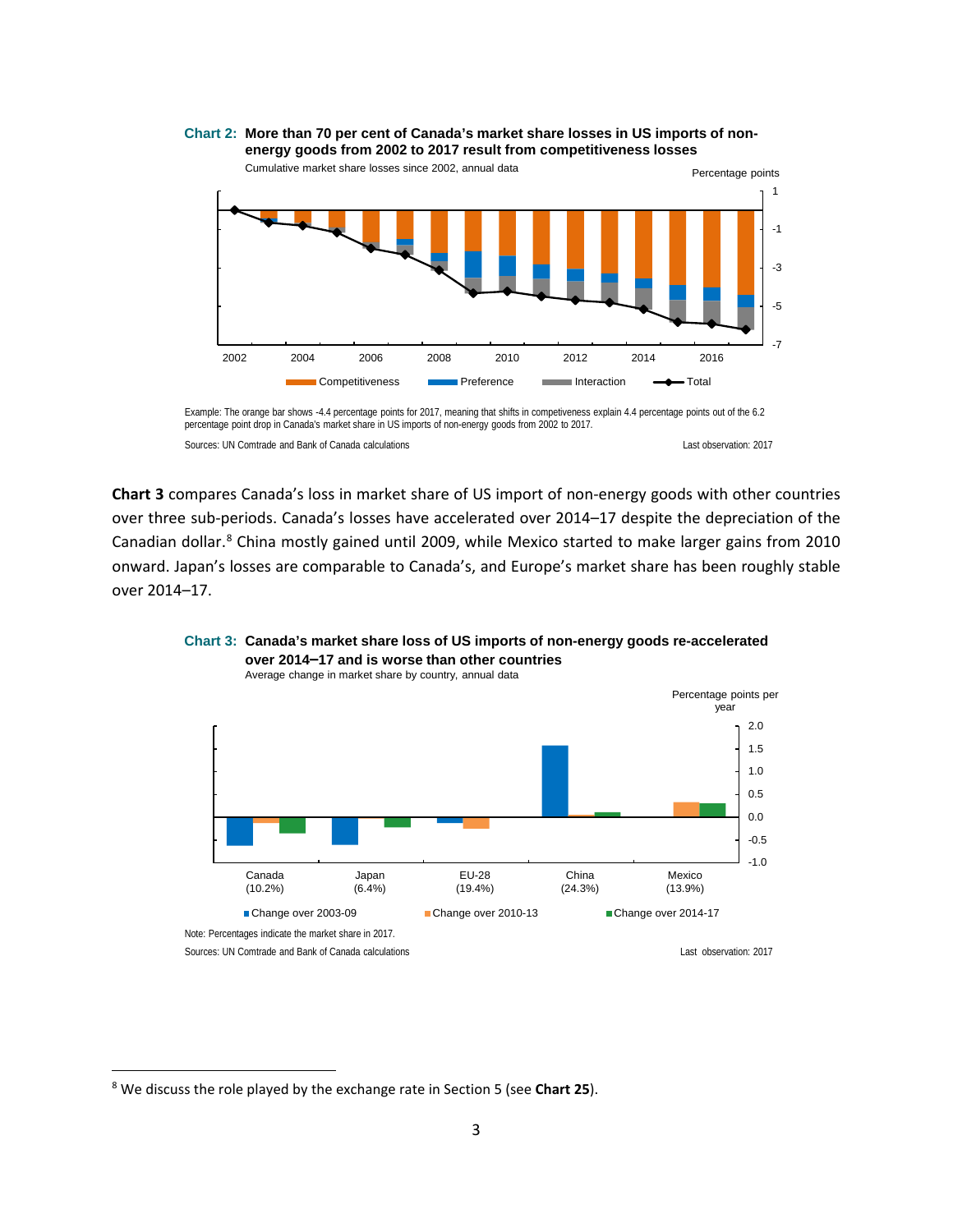**Chart 4** decomposes the same loss presented in **Chart 2** by sector.<sup>[9](#page-6-0)</sup> Almost two-thirds of the loss over 2003–17 can be explained by two sectors: motor vehicles and parts, and forestry products and building and packaging materials. The bulk of the loss took place over 2003–09. Over 2014–17, the 1.4 percentage point loss is mostly due to basic industrial chemical, plastic and rubber products, motor vehicles and parts and metal and non-metallic mineral products.<sup>[10](#page-6-1)</sup> In 2017, losses in motor vehicles and parts were the worst since the 2008–09 crisis period. This sector alone explained the decline of 0.3 percentage points in Canada's market share. Losses in motor vehicles (excluding parts) explain 0.2 percentage points due to the net loss of product mandates in 2017.



**Chart 4: Two sectors explain most of Canada's market share loss in US imports of nonenergy goods from 2002 to 2017**

As can be seen in **Chart 5,** loss in competitiveness (**Chart 2,** blue bars) has remained widespread across sectors and continues to build up gradually over time. Motor vehicles and parts explain 37 per cent of the loss over 2014–17, consumer goods and metal and non-metallic mineral products explain around 19 and 11 per cent, respectively, while forestry products and building and packaging materials explain 8 per cent. All these sectors continued to lose competitiveness on average over 2014–17. In 2017, the decline was most pronounced for motor vehicles and parts (-0.2 percentage points) and consumer goods (-0.1 percentage point).

As shown in **Chart 6**, shifts in preferences(**Chart 2,** orange bars) offset some of the competitiveness losses in all sectors except in motor vehicles and parts and forestry products and building and packaging materials.[11](#page-6-2) Losses due to shifts in preferences in these two sectors have recovered and stabilized since

<span id="page-6-0"></span><sup>&</sup>lt;sup>9</sup> The sectors discussed in this note are based on Statistics Canada's North American Product Classification System [Canada](https://www.statcan.gc.ca/eng/subjects/standard/napcs/notice/napcs-agg-02) 2007. See **Appendix 2** for more details.

<span id="page-6-1"></span><sup>&</sup>lt;sup>10</sup> Losses from basic industrial chemical, plastic and rubber products over 2014–17 (-0.4 percentage points) come from preference effects, half of which from light petroleum oils and preparations. Half of the losses from metal and non-metallic mineral products over 2014–17 (-0.2 percentage point) are explained by volatile gold and silver shipments.

<span id="page-6-2"></span> $11$  And to a lesser extent aircraft and other transportation equipment and parts.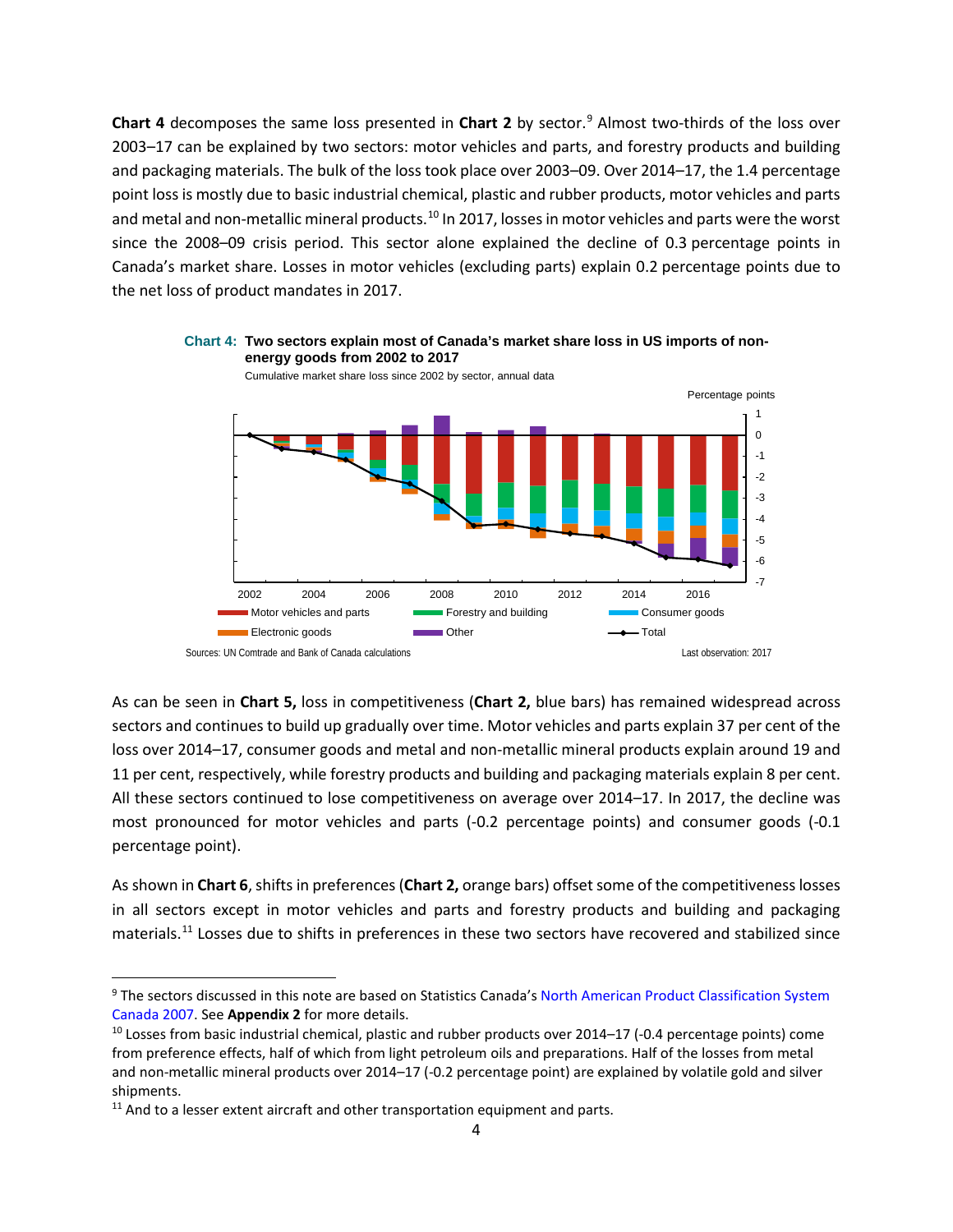the trough of 2009. Outside these two sectors, the composition of US imports of non-energy goods has helped support Canada's market shares, most notably in metal and non-metallic mineral products.

#### **Chart 5: Losses in competitiveness in US imports of non-energy goods since 2002 are ongoing and widespread across sectors**



Sources: UN Comtrade and Bank of Canada calculations Last observation: 2017



Sources: UN Comtrade and Bank of Canada calculations Last observation: 2017

### **Motor vehicles and parts**

As highlighted in [Barnett and Charbonneau \(2015\),](https://www.bankofcanada.ca/2015/08/discussion-paper-2015-5/) since the 2008–09 crisis, most of the loss in market share of motor vehicles (excluding parts) can be attributed to Mexico (**Chart 7**). A reallocation of production seems to have occurred over 2013–15 and more recently in 2017. In fact, Mexico is the only country that recovered fully from the break in preferences that happened during the crisis: Mexico is shipping to the United States product categories within motor vehicles that occupy a greater share of US imports of non-energy goods. This is consistent with a reallocation of production.

Two product categories illustrate this reallocation of production from Canada to Mexico.<sup>[12](#page-7-0)</sup> First, US imports of passenger vehicles started to shift away from Canada in  $2013^{13}$  $2013^{13}$  $2013^{13}$  while Mexico made gains (**Chart 8**). Mexico's ascent started only in 2013 but has been steady and appears to have accelerated in 2017.

<span id="page-7-0"></span><sup>&</sup>lt;sup>12</sup> Appendix 3 describes how product categories mentioned in this note relate to Harmonized System (HS) six-digit codes.

<span id="page-7-1"></span> $13$  In 2017, the United States imported US\$179 billion in passenger vehicles in total, representing 8.4 per cent of total US imports of non-energy goods.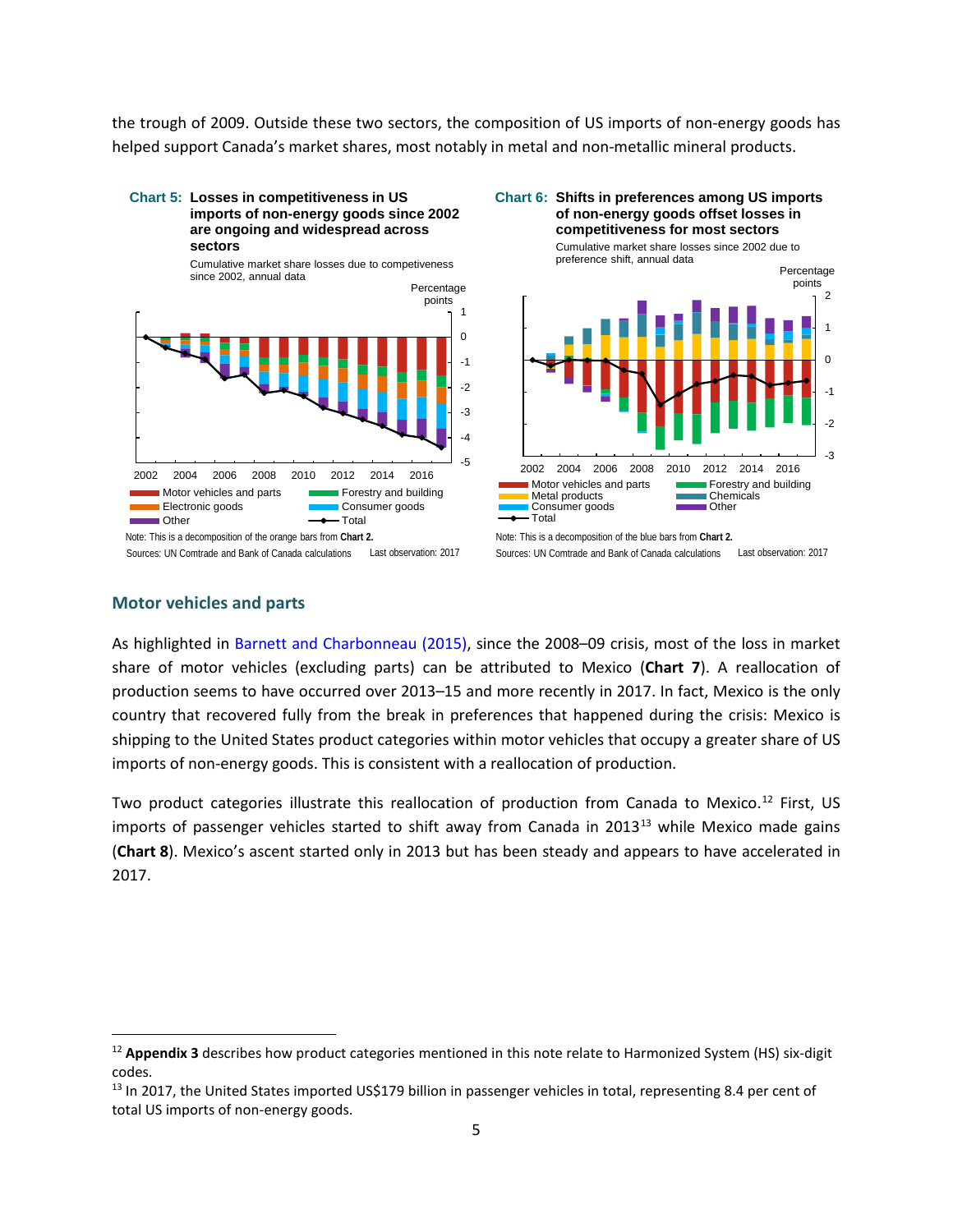

Second, US imports from Canada of small trucks of less than 5 metric tons were completely shut down during the 2008–09 crisis, while those from Mexico increased significantly (**Chart 9**).[14](#page-8-0) In this case, US parent companies decided to open new production capacity in Mexico over the post-crisis period once demand returned. Multinational firms might decide where to locate new facilities based on such considerations as proximity to regions with stronger demand (e.g., motor vehicles), greater resources (e.g., lumber) or better trade arrangements and costs (e.g., labour, transport and weather).

Canada's losses in market share of US imports of motor vehicle parts have been more acute than in motor vehicles (excluding parts) and were evident before the crisis (**Chart 10**). Mexico has continued to make gains, while China seems to have stopped making gains since 2014. Canada is the only country that has not fully recovered losses due to shifting preferences in US imports of motor vehicle parts. For example, Japan suffered market share losses due to preferences like Canada's but had recovered those losses by 2011.

<span id="page-8-0"></span><sup>&</sup>lt;sup>14</sup> In 2007, the United States imported from Canada US\$7 billion in small trucks of less than 5 metric tons, or 2 per cent of Canada's total exports of non-energy goods. The United States imported a total of US\$13 billion of this product, or 0.8 per cent of total US imports of non-energy goods.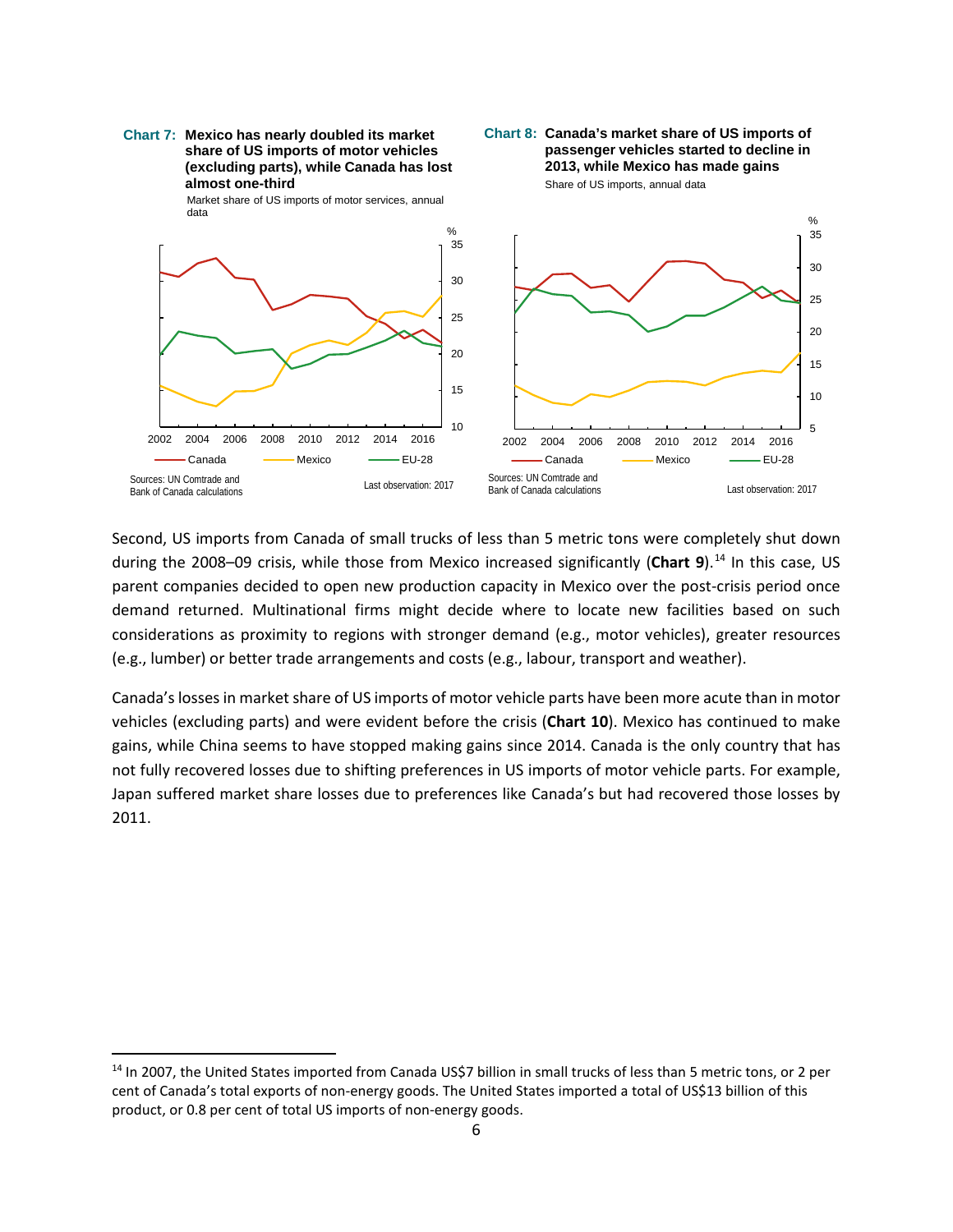

At the product level, we observe a reallocation pattern for motor vehicle parts similar to that of motor vehicles, except that the reallocation began before the crisis. For US imports of parts and accessories for motor vehicles, **Chart 11** shows that Canada's losses to China started in 2004 and have recently slowed.[15](#page-9-0) Mexico's gains, however, have been steady since 2009.



## **Chart 11: Canada has continued to lose market share for US imports of parts and accessories for motor vehicles to Mexico and, to a lesser extent, China**

<span id="page-9-0"></span><sup>&</sup>lt;sup>15</sup> In 2017, the United States imported a total of US\$17 billion in parts and accessories for motor vehicles, or 0.8 per cent of total US imports of non-energy goods.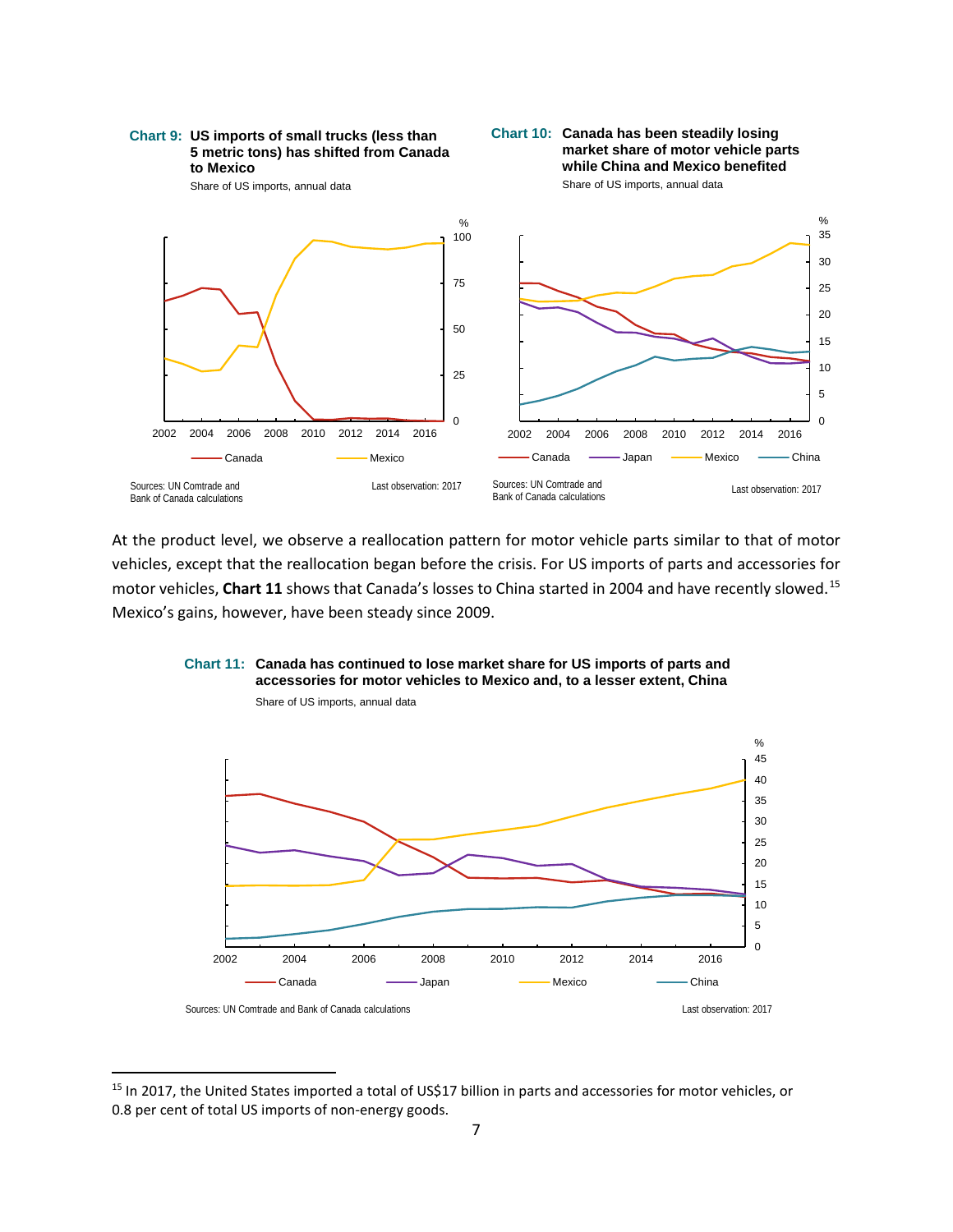### **Forestry products and building and packaging materials**

Losses in forestry products are primarily due to shifts in preferences specific to Canada. Losses are concentrated in two product categories for which US imports collapsed, namely newsprint and uncoated paper and paperboard. Market share losses in forestry accelerated over 2014–17 to 1.4 percentage points per year on average. Within building and packaging materials, Canada's losses are due to a drastic drop in US imports for sawn lumber and particle board, in line with the collapse of the US housing market during the 2008–09 crisis and the US–Canada softwood lumber disputes.<sup>[16](#page-10-0)</sup> From 2002 to 2011, Canada's market share in building and packaging materials has dropped from 46 to 26 per cent and has remained stable since. China benefited from these losses in such products as wooden furniture for kitchen, and structures and parts of iron or steel.

### **Consumer goods**

Losses in consumer goods are widespread across a range of products. For example, China and Vietnam have gained market shares in US imports of wooden furniture (other than kitchen) while Mexico has done the same in bovine meat. In 2017, market share losses in packaged medicine for retail (**Chart 12**) and articles of precious metals explained a 0.1 percentage point drop in Canada's market share in US imports of non-energy goods.<sup>[17](#page-10-1)</sup>

### **Electronic and electrical equipment and parts**

China made strong gains in this sector, increasing its market share from 16 to 45 per cent between 2002 and 2017, while Canada's share declined from 5 to 2 per cent. One product that contributed to Canada's losses was electrical apparatus for line telephony, which was almost extinct in 2017, pointing to losses of export capacity (or reallocation, **Chart 13**).

<span id="page-10-1"></span><span id="page-10-0"></span><sup>&</sup>lt;sup>16</sup> [Barnett and Charbonneau \(2015, p. 17\)](https://www.bankofcanada.ca/2015/08/discussion-paper-2015-5/) note that Canada's "losses due to unfavourable shifts in demand for building and packaging materials appear to be related to the collapse of the U.S. housing market." <sup>17</sup> In 2017, the United States imported US\$51 billion in packaged medicine for retail in total, representing 2.4 per cent of total US imports of non-energy goods.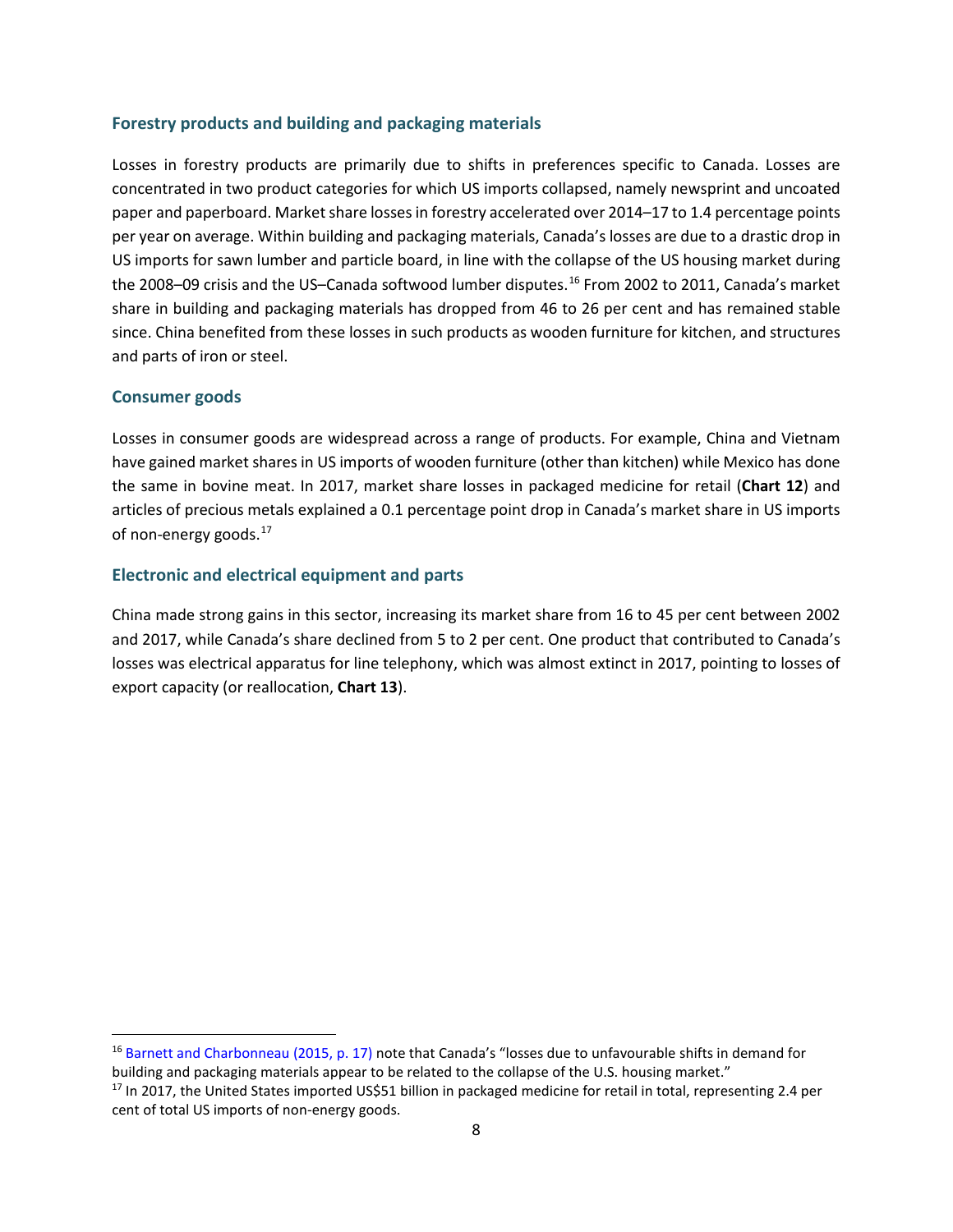

# **2. Canadian gold shipments offset competitiveness losses in Europe's imports of non-energy goods**

Europe (EU-28) accounted for 9 per cent of Canada's exports of non-energy goods in 2017, up from 5 per cent in 2002. Canada's market share in this category has hovered around 2 per cent (**Chart 14**). Similar to the US market, China's market share in EU-28 imports of non-energy goods has plateaued since 2010.

However, one key sector (metal and non-metallic mineral products) offsets losses made by a broad range of other sectors (**Chart 15**).[18](#page-11-0) Losses due to shifting preferences are mostly concentrated in forestry products and building and packaging materials, while losses due to competitiveness are broad-based across sectors.

<span id="page-11-0"></span><sup>&</sup>lt;sup>18</sup> Most of the growth in this sector is due to gold shipments from Canada to the United Kingdom, most likely to the London Metals Exchange [\(Ballingall 2012\)](https://www.macleans.ca/economy/business/the-british-are-coming-for-our-gold/). Canada's exports of gold shipments to the United Kingdom skyrocketed from US\$74 million in 2002 to peak at US\$12 billion in 2012 and settle at US\$9.6 billion in 2017. In 2017, this represented 3 per cent of Canadian exports of non-energy goods (and one-third of non-energy goods exports to Europe).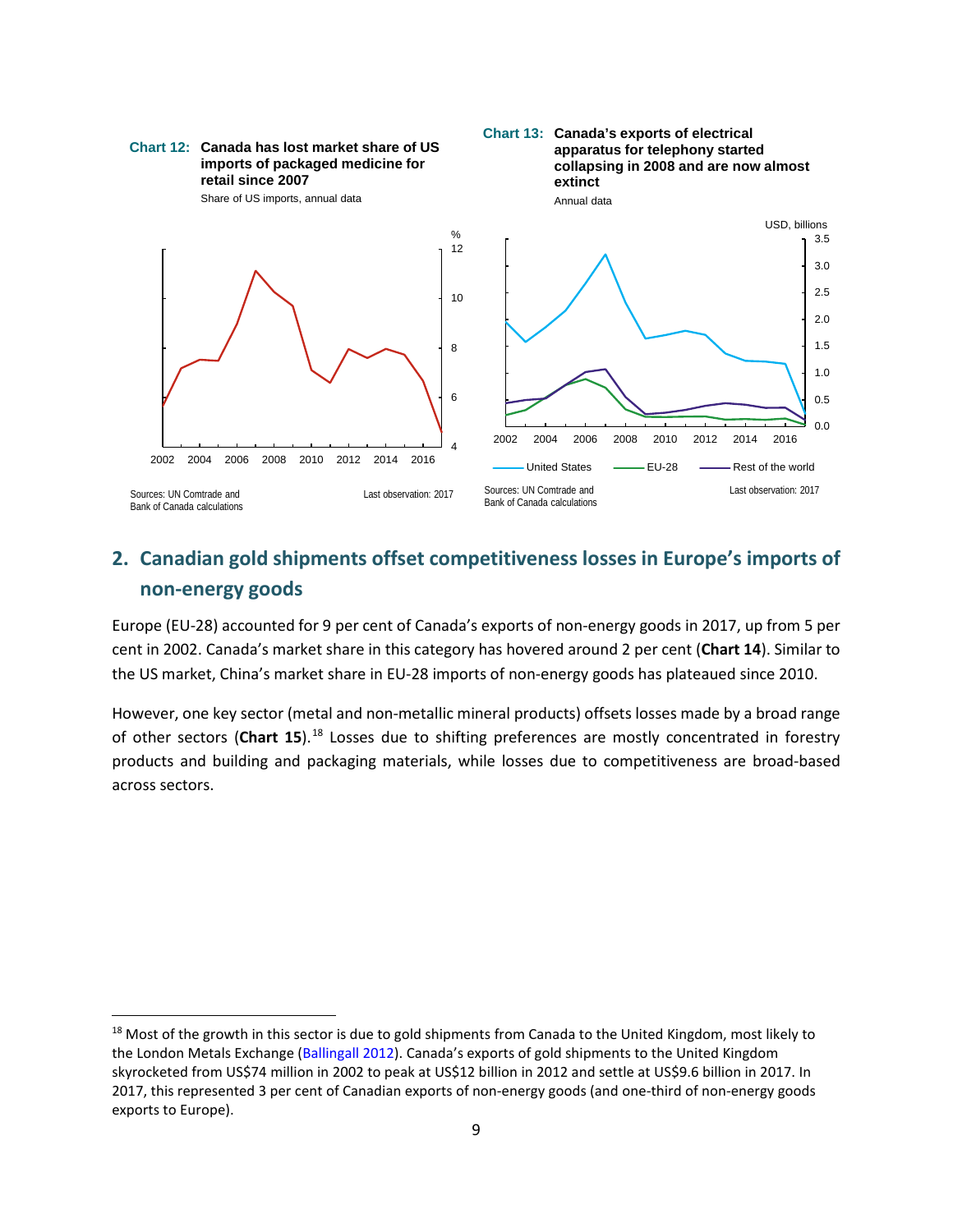

At the product level, gold shipments are helping offset Canada's market share losses in other product categories, such as chemical wood pulp and electric apparatus for telephony, which are unlikely to come back. Contrary to Canada, the United States was able to more or less maintain the level of its exports of chemical wood pulp to Europe relative to 2002.[19](#page-12-0)

# **3. Farming has helped Canada maintain its market share in China's imports of non-energy goods**

China accounted for 5 per cent of Canada's exports of non-energy goods in 2017, up from 1 per cent in 2002. Canada's market share in China's imports of non-energy goods has hovered around 1 per cent (**Chart 16**). It should be noted that thanks to the stronger growth of China's imports of non-energy goods, the nominal value of Canada's exports to China grew from US\$3 billion to US\$17 billion between 2002 and [20](#page-12-1)16, or above 10 per cent per year on average.<sup>20</sup> In contrast to Canada, Australia has been able to almost triple its market share from 2002 to 2013 after slightly declining over 2014–16.

**Chart 17** shows a decomposition of Canada's market share in Chinese imports of non-energy goods by sector. Positive competitive and preference effects in farm, fishing and intermediate food products offset competitiveness losses in a broad range of sectors, including basic and industrial chemical, plastic and rubber products, and electronic and electrical equipment and parts. $^{21}$ 

<span id="page-12-0"></span> $19$  This is probably due to the limited supply of harvestable lumber, which might have led large Canadian forestry products to increase their production capacity in the United States.

<span id="page-12-1"></span> $20$  Data on China's imports of non-energy goods for 2017 have not been released yet.

<span id="page-12-2"></span> $21$  Mostly through electrical apparatus for telephony (including cell phones).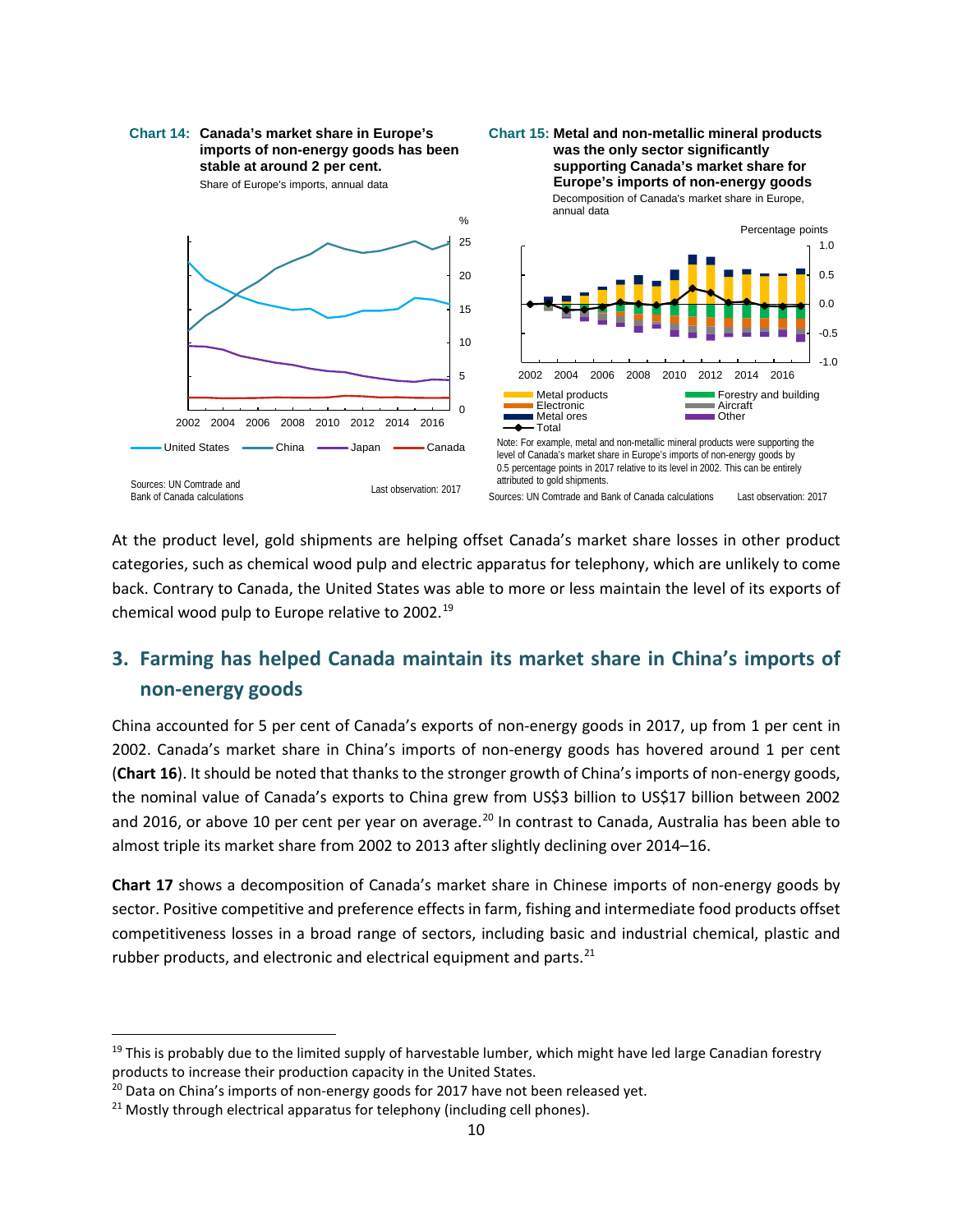#### **Chart 16: Canada's market share in China's imports of non-energy goods has been hovering around 1 per cent**



#### **Chart 17: Farm, fishing and intermediate food products offset losses in a broad range of sectors in China's imports of nonenergy goods**



Note: For example, metal and non-metallic mineral products were supporting the level of Canada's market share in China's imports of non-energy goods by 0.5 percentage points in 2015 relative to its level in 2002. This can be entirely attributed to gold .<br>shipments.

Sources: UN Comtrade and Bank of Canada calculations Last observation: 2016

## **4. Could services offset Canada's losses in market shares?**

Exports of services represented only 20 per cent of non-energy exports in 2017, but they accounted for one-third of the nominal growth and half of the real growth in non-energy exports from 2002 to 2017 (**Chart 18**). Given the rebalancing of the Canadian economy from the production of goods to services, doing the shift-share analysis only on non-energy goods might give an incomplete picture. Unfortunately, it appears that Canada suffers from the same competitiveness issues in services that it does in other sectors.

Despite its high human capital performance,<sup>[22](#page-13-0)</sup> Canada has lost market share in US imports of services, while India has made significant gains (**Chart 19**). Canada's market share in US non-energy imports (including goods and services) dropped from 15 to 10 per cent between 2002 and 2016.<sup>[23](#page-13-1)</sup> Services contributed 0.3 percentage points to this drop, including a loss of 0.4 percentage points from competitiveness and a gain of 0.1 percentage point from shifts in preferences.<sup>[24](#page-13-2)</sup> So, while services represent a growing share of US imports, Canada is losing competitiveness in this area.

<span id="page-13-0"></span><sup>&</sup>lt;sup>22</sup> According to th[e World Economic Forum's Global Human Capital Reporter 2017](http://www3.weforum.org/docs/WEF_Global_Human_Capital_Report_2017.pdf) (p. 16), Canada ranked third among G20 countries for its human capital performance.

<span id="page-13-1"></span> $23$  US imports of services for 2017 should be released by the end of April 2019.

<span id="page-13-2"></span><sup>&</sup>lt;sup>24</sup> We found quality issues with disaggregated data for services based on the classification [EBOPS 2002,](https://unstats.un.org/unsd/tradekb/Knowledgebase/EBOPS-2002) so we did not conduct a shift-share analysis on the disaggregated vectors for services.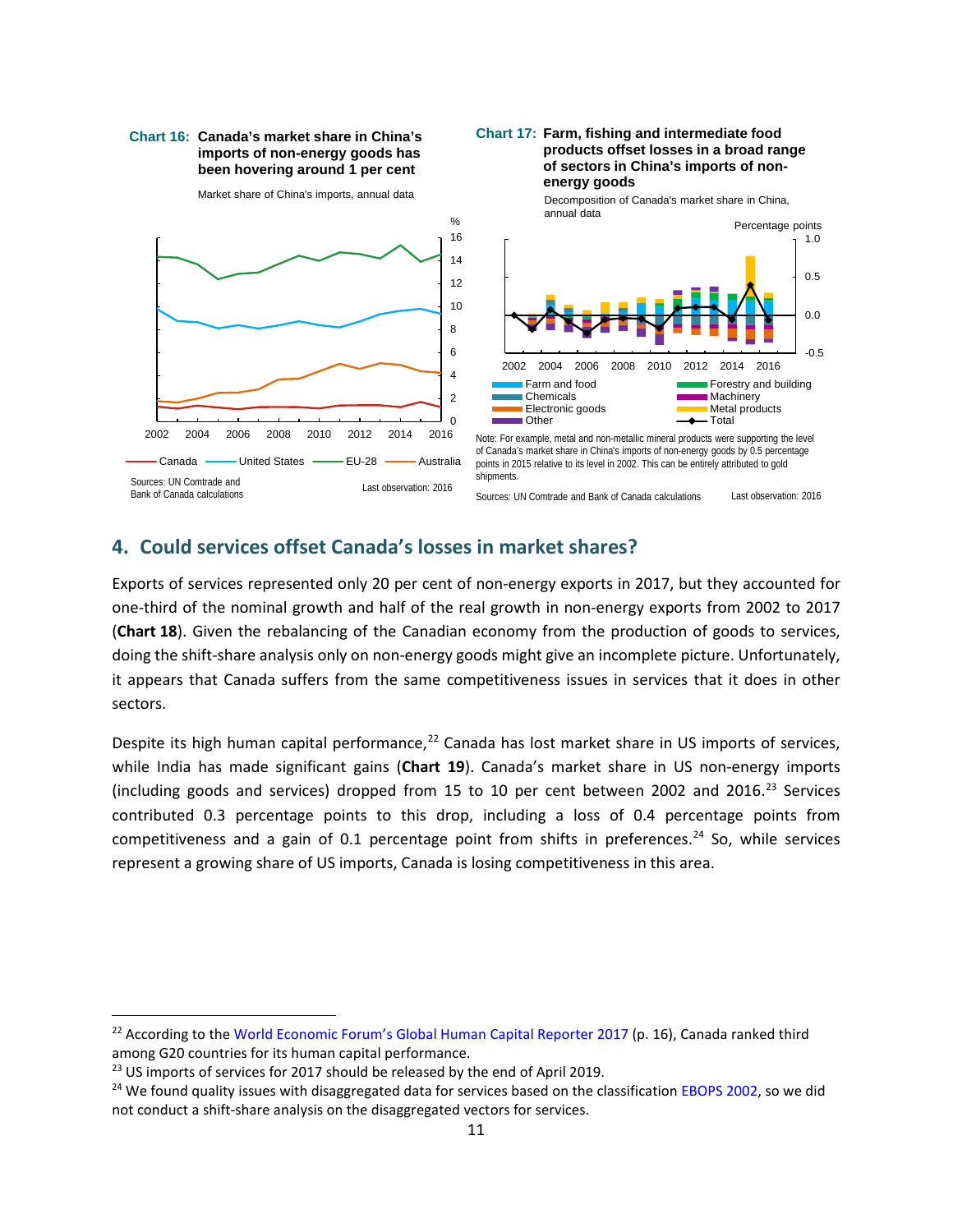#### **Chart 18: Exports of services represented about one-third of the nominal growth in non-energy exports from 2002 to 2017**





Canada is also losing ground in the provision of knowledge-based services such as computer and information services (**Chart 20**) and research and development (**Chart 21**).



**Chart 20: India has outpaced Canada in the provision of research and development (R&D) services to the United States since 2011**

Annual data



Last observation: 2016 computer and information services (EBOPS 2002 262)

Share of US imports of R&D services, annual data



Last observation: 2016 Source: UN Comtrade services, research and development (EBOPS 2002 279)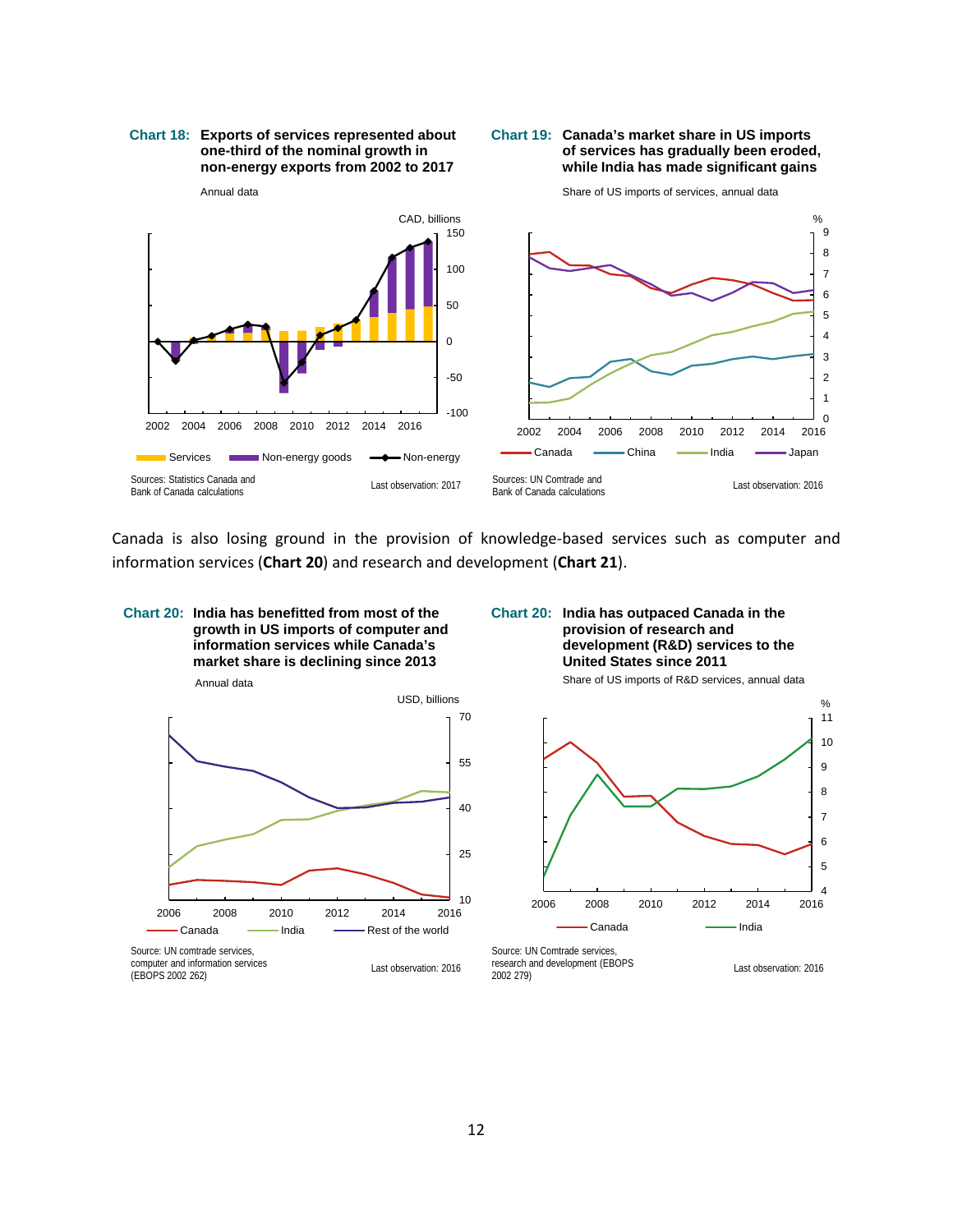# **5. Reasons behind Canada's loss in competitiveness**

Relative price movements are a likely candidate to explain Canada's lost competitiveness. We examine whether they can explain Canada's continued loss of competitiveness before turning to two major determinants—labour costs and the exchange rate.

The International Price Program of the US Bureau of Labor Statistics produces US import deflators across a wide range of industries and products. **Chart 22** shows deflators in manufacturing industries and highlights the improvement in Mexico's relative prices since 2008. The improvement in Mexico's prices likely explains, in part, the large gains in US imports of motor vehicles.<sup>[25](#page-15-0)</sup> Canada's relative prices declined in 2014 with the depreciation of the Canadian dollar, but have recovered since. Two major drawbacks of this approach are the scope of industries, which may have different dynamics, and the change in the composition of the basket of imports by country throughout the sample, making the deflators less comparable.

### **Chart 22: The depreciation of the Canadian dollar that started in 2012 was not sufficient to compensate for higher import prices in the United States compared with Mexico relative to 2008**





We attempt to address these drawbacks by using UN Comtrade's quantity data. We take the basket of non-energy goods exchanged between Canada and the United States at the beginning of the sample in 2002 and we price it with Canadian, Mexican and Chinese prices from 2002 to 2017.<sup>[26](#page-15-1)</sup>

**Charts 23** and **24** show that this basket would have been cheaper for most of the sample using Mexican or Chinese prices relative to Canadian prices mostly due to two sectors: motor vehicles and parts and consumer goods. Therefore, relative price movements help explain Canada's competitiveness losses in motor vehicles and parts and in consumer goods, especially the important gains in market share that Mexico has made in the United States since 2010. However, the losses in competitiveness are more broad-

<span id="page-15-0"></span> <sup>25</sup> Manufacturing industries include NAICS 31 to 33.

<span id="page-15-1"></span> $26$  This approach is equivalent to a Laspeyres index, except that the basket of goods is kept fixed not only across periods but also across countries for comparison:  $P_{L,t_n}^{country} = \sum_{c=1}^{C} (p_{c,t_n} \cdot q_{c,t_0}^{Canada}) / \sum_{c=1}^{C} (p_{c,t_0} \cdot q_{c,t_0}^{Canada})$ .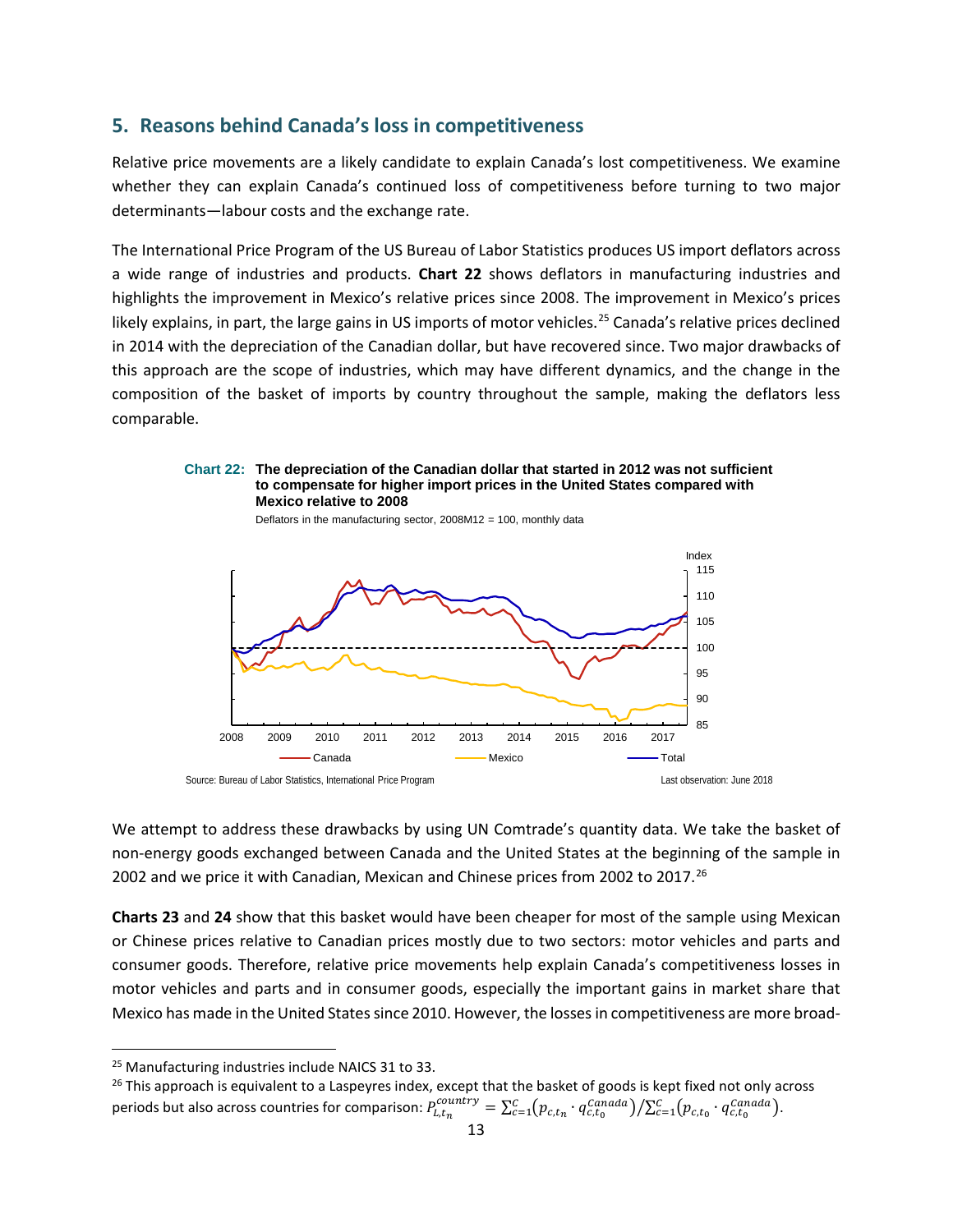based across sectors (compare **Chart 5** with **Chart 23** and **Chart 24**), suggesting that relative price movements are not the only factor. Essentially, relative price movements are helpful to understand some broad movements in market shares but are not sufficient to explain Canada's continued losses extending up to 2017.<sup>[27](#page-16-0)</sup>



Canada might have higher relative prices for its exports to the United States in part due to the exchange rate (unless products are priced in US dollars) and relative unit labour costs. The Canadian dollar has been strong relative to Canada's competitors, especially Mexico (**Chart 25**). This has not helped Canada's unit labour costs, which have increased relative to 2002. Unit labour costs have decreased in the United States and Mexico over the same period (**Chart 26**). Over 2014–17, Canada's unit labour costs have decreased, in part due to the exchange rate, but not sufficiently to halt competitiveness losses accumulated since 2002.

<span id="page-16-0"></span><sup>&</sup>lt;sup>27</sup> This analysis is subject to several caveats: (1) The sample must reject about 75 per cent of the nominal value of US imports of non-energy goods from Canada due to data limitations for quantities. (2) Quantity data from UN Comtrade do not take into account quality improvements. (3) UN Comtrade includes products at the HS six-digit level, whereas eight or ten digits might be necessary to obtain prices with sufficient precision. (4) Transfer pricing might distort prices observed at customs, which is our proxy for production costs by region. For example, [PricewaterhouseCoopers](https://www.pwc.com/gx/en/automotive/pdf/pwc_automotive_transfer_pricing.pdf) (2006, p. 4) discusses a case study in the automotive industry in which Mexican suppliers had to adjust their pricing to "set the appropriate profits for Mexico and [ensure] that the value for services and marketing intangibles were properly captured in the U.S." (5) Finally, the integrated value chains might make Canada's exports cheaper if they rely on cheap imports, hiding the marginal costs of Canada's added value, which this analysis does not capture.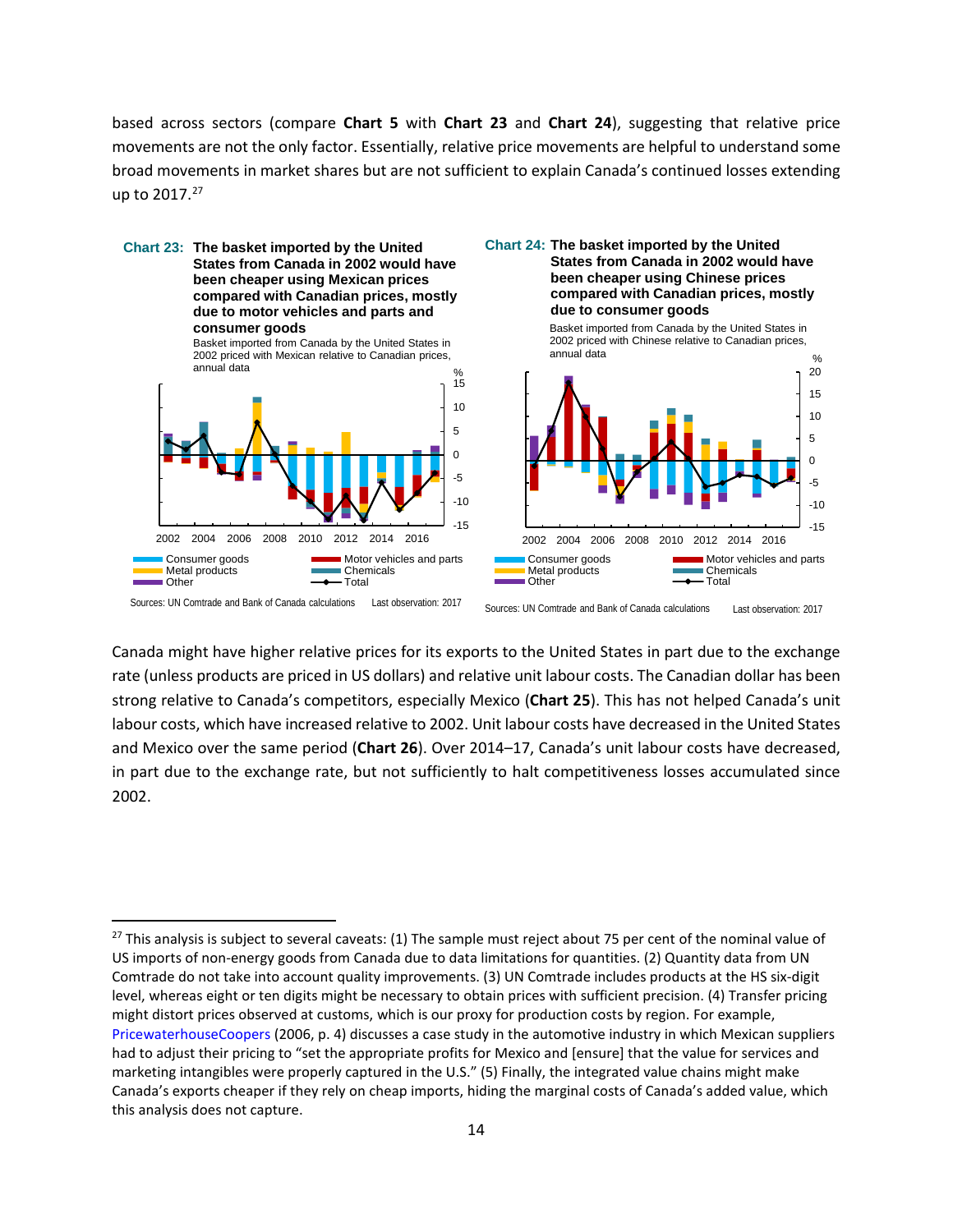#### **Chart 25: Canada's currency has appreciated more than most of its competitors relative to 2002**



**Chart 26: Canada's unit labour costs have** 

**increased more than Mexico's and the** 

**United States' relative to 2002**

Beyond relative prices[, Del Gatto et al. \(2011\)](https://ideas.repec.org/p/fip/fedgif/1026.html) an[d Mandel \(2012\)](https://www.newyorkfed.org/medialibrary/media/research/current_issues/ci18-1.pdf) employ gravity-type regression models to bilateral trade flow. They find that country characteristics, such as size relative to the world, membership in trade agreements and fixed effects (to account for gravity measures such as distance or other unobservable trade cost factors), can explain a significant part of the dynamics of a country's global share of exports. The unexplained part from such an exercise contains information about the relative measure of competitiveness[. Mandel \(2012\)](https://www.newyorkfed.org/medialibrary/media/research/current_issues/ci18-1.pdf) points to one caveat: cross-border production sharing might contribute to more extreme gains and losses of relative productivity, since a country using more foreign inputs will obtain a higher share of world exports for the same unit of output. The shift-share analysis presented above did not control for these factors, which we leave to future work.

## **6. Conclusion**

In this paper, we updated and expanded the shift-share analysis of [Barnett and Charbonneau \(2015\)](https://www.bankofcanada.ca/2015/08/discussion-paper-2015-5/) to decompose the movements in Canada's market share in US, European and Chinese imports of non-energy goods and in US imports of services. We make three observations that raise concerns for Canada's competitiveness:

- 1. Over 2014–17, Canada continued to lose market share in US imports of non-energy goods despite the depreciation of the Canadian dollar. Although motor vehicles and parts is a key contributor to the total losses in market share and competitiveness, especially in 2017, competitiveness losses are widespread across sectors.
- 2. Canada's market shares in European and Chinese imports of non-energy goods have been roughly stable from 2002 onward. However, in each case, one key sector offsets competitiveness losses in a broad range of sectors, which may pose a risk in the future.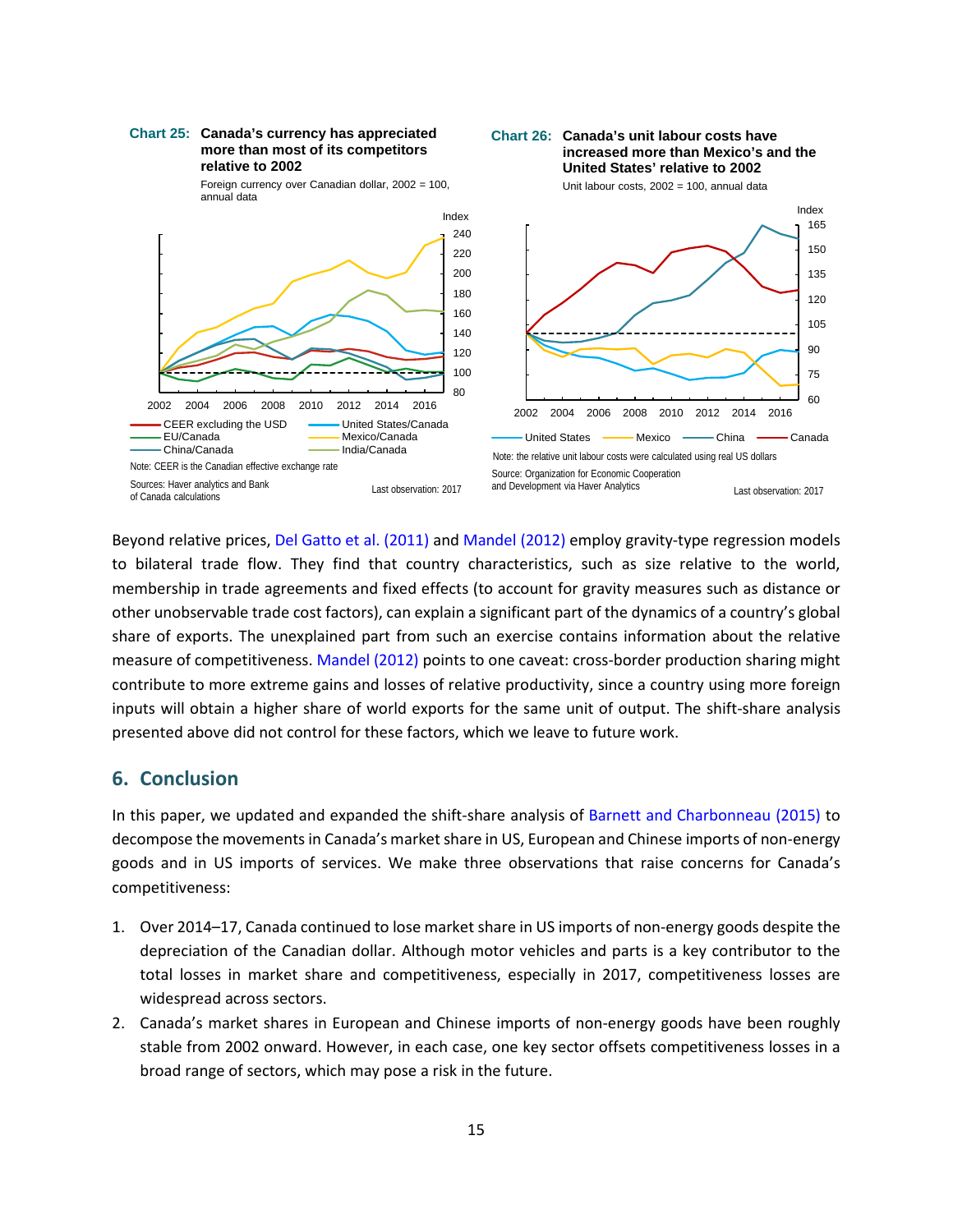3. For US imports of services, Canada faces stiff competition from emerging markets such as India, even in advanced sectors such as computer and information services.

We turned to relative prices to try to explain Canada's continued losses in US imports of non-energy goods extending up to 2017 and found that relative price movements are helpful but not sufficient to understand some broad movements in market shares. Future work should consider a broader set of variables to understand the drivers behind Canada's competitiveness losses, such as its size relative to the world and the ease of doing business. Controlling for cross-border production sharing might also help to get a better assessment of Canada's competitiveness relative to other countries.

# **References**

Ballingall, A. 2012. ["The British Are Coming—for Our Gold.](https://www.macleans.ca/economy/business/the-british-are-coming-for-our-gold/)" *Maclean's,* April 26.

- Barnett, R. and K. B. Charbonneau. 2015. ["Decomposing Movements in U.S. Non-Energy Import Market](https://www.bankofcanada.ca/2015/08/discussion-paper-2015-5/)  [Shares.](https://www.bankofcanada.ca/2015/08/discussion-paper-2015-5/)" Bank of Canada Staff Discussion Paper No. 2015-5.
- Barnett, R., K. B. Charbonneau and G. Poulin-Bellisle. 2016. ["A New Measure of the Canadian Effective](https://www.bankofcanada.ca/2016/01/staff-discussion-paper-2016-1/)  [Exchange Rate.](https://www.bankofcanada.ca/2016/01/staff-discussion-paper-2016-1/)" Bank of Canada Staff Discussion Paper No. 2016-1.
- Brouillette, D., J. Dorich, C. D'Souza, A. Gagnon and C. Godbout. 2018. "What Is Restraining Non-Energy Export Growth?" Staff Analytical Note No. 2018-25.
- Del Gatto, M., F. di Mauro, J. W. Gruber and B. R. Mandel. 2011. ["The Revealed Competitiveness of U.S.](https://ideas.repec.org/p/fip/fedgif/1026.html)  [Exports.](https://ideas.repec.org/p/fip/fedgif/1026.html)" International Finance Discussion Papers 1026, Board of Governors of the Federal Reserve System (U.S.).
- Mandel, B. R. 2012. ["Why Is the U.S. Share of World Merchandise Exports Shrinking?"](https://www.newyorkfed.org/medialibrary/media/research/current_issues/ci18-1.pdf) Federal Reserve Bank of New York *Current Issues in Economics and Finance* 18 (1): 1–9.
- PricewaterhouseCoopers. 2006. ["Transfer Pricing in the Automotive Industry.](https://www.pwc.com/gx/en/automotive/pdf/pwc_automotive_transfer_pricing.pdf)"
- World Economic Forum (WEC). 2017. ["The Global Human Capital Report 2017—](http://www3.weforum.org/docs/WEF_Global_Human_Capital_Report_2017.pdf)Production Capacity Management and Transfer Pricing Economics."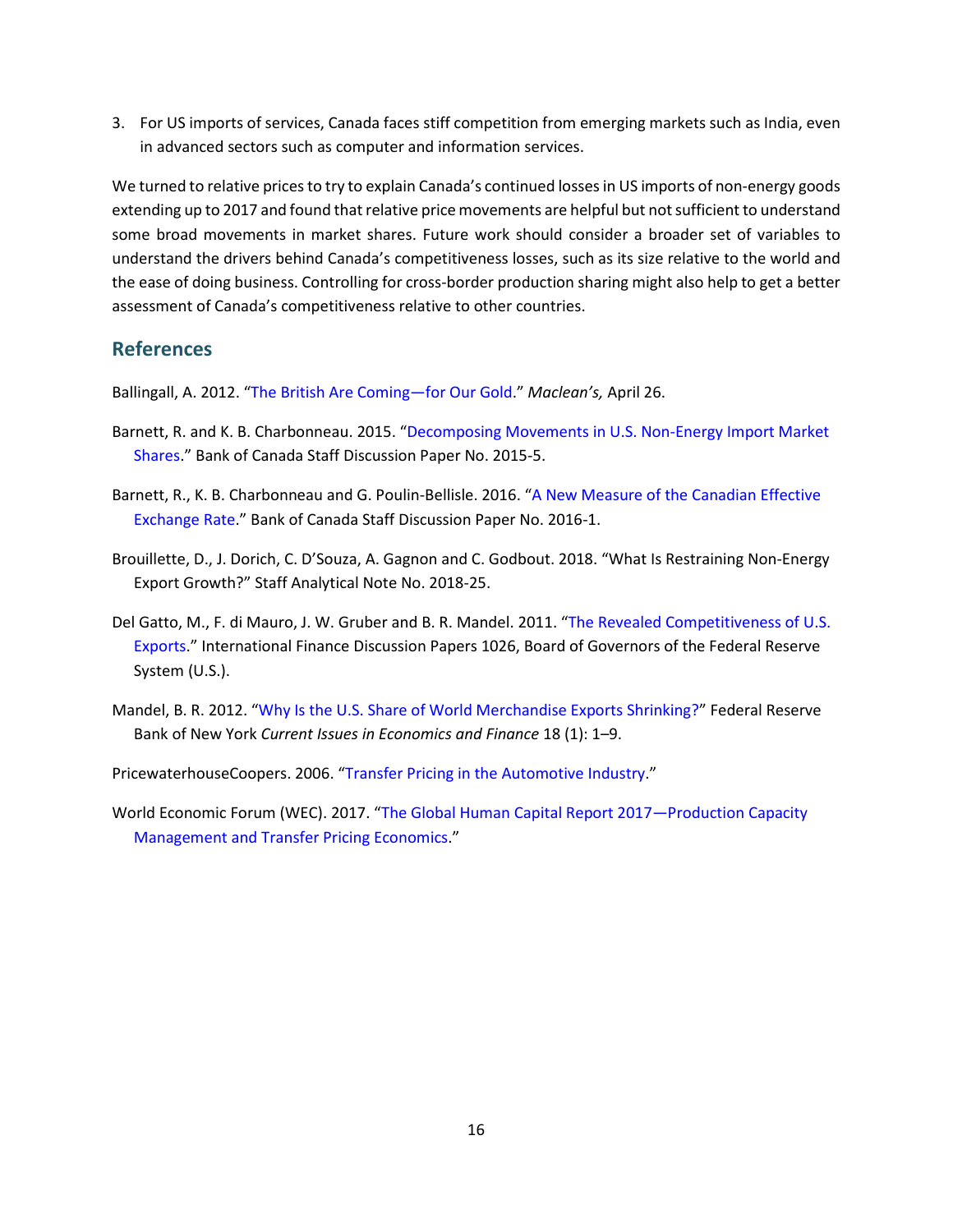# **Appendix 1: Methodological background on the shift-share analysis**

Following [Barnett and Charbonneau \(2015\),](https://www.bankofcanada.ca/2015/08/discussion-paper-2015-5/) we use the UN Comtrade data set, which covers more than 5,200 individual products at the HS six-digit level based on the HS 2002 classification.

The standard shift-share analysis decomposes the movement of country *c*'s market share in the imports of a given country (e.g., the United States) between two years (i.e., *t* and *t-1*) into three effects: competitiveness, preference and interaction.[28](#page-19-0)

$$
\Delta MS_t^c = \underbrace{\sum_{k=1}^K sh_{t-1}^k * \Delta MS_t^{c,k}}_{competitiveness} + \underbrace{\sum_{k=1}^K \Delta sh_t^k * MS_{t-1}^{c,k}}_{preference} + \underbrace{\sum_{k=1}^K \Delta sh_t^k * \Delta MS_t^{c,k}}_{interaction}
$$
(A1.1)

where  $sh_t^k$  = the share of good *k* in total imports

$$
MS_t^{c,k} =
$$
 the market share of country *c* in the total imports of good *k*

By adding the first differences over time (equations A1.2 and A1.3), we can decompose the difference in market shares between any two points in time.

$$
MS_t^c - MS_{t-i}^c = \sum_{j=0}^{i-1} \Delta MS_{t-j}^c \tag{A1.2}
$$

$$
MS_t^c - MS_{t-i}^c = \sum_{j=0}^{i-1} \Delta Competitiveness_{t-j}^c + \sum_{j=0}^{i-1} \Delta Preference_{t-j}^c + \sum_{j=0}^{i-1} \Delta Interaction_{t-j}^c \quad (A1.3)
$$

| Sector referred to in the charts | <b>NAPCS 2007</b>                                              |  |
|----------------------------------|----------------------------------------------------------------|--|
| Aircraft                         | C21 Aircraft and other transportation equipment and parts      |  |
| Chemicals                        | C15 Basic and industrial chemical, plastic and rubber products |  |
| Consumer                         | C22 Consumer goods                                             |  |
| Electronic                       | C18 Electronic and electrical equipment and parts              |  |
| Farm and food                    | C11 Farm, fishing and intermediate food products               |  |
| Forestry and building            | C16 Forestry products and building and packaging materials     |  |
| Machinery                        | C17 Industrial machinery, equipment and parts                  |  |
| Metal ores                       | C13 Metal ores and non-metallic minerals                       |  |
| Metal products                   | C14 Metal and non-metallic mineral products                    |  |
| Motor vehicles and parts         | C19 Motor vehicles and parts                                   |  |

### **Appendix 2: Sectors by NAPCS 2007**

Source: Statistics Canada [NAPCS 2007 classification.](https://www.statcan.gc.ca/eng/subjects/standard/napcs/notice/napcs-agg-02)

<span id="page-19-0"></span><sup>&</sup>lt;sup>28</sup> The interaction term captures, for example, the offset caused by losing competitiveness in a product that constitutes a lower share of total imports.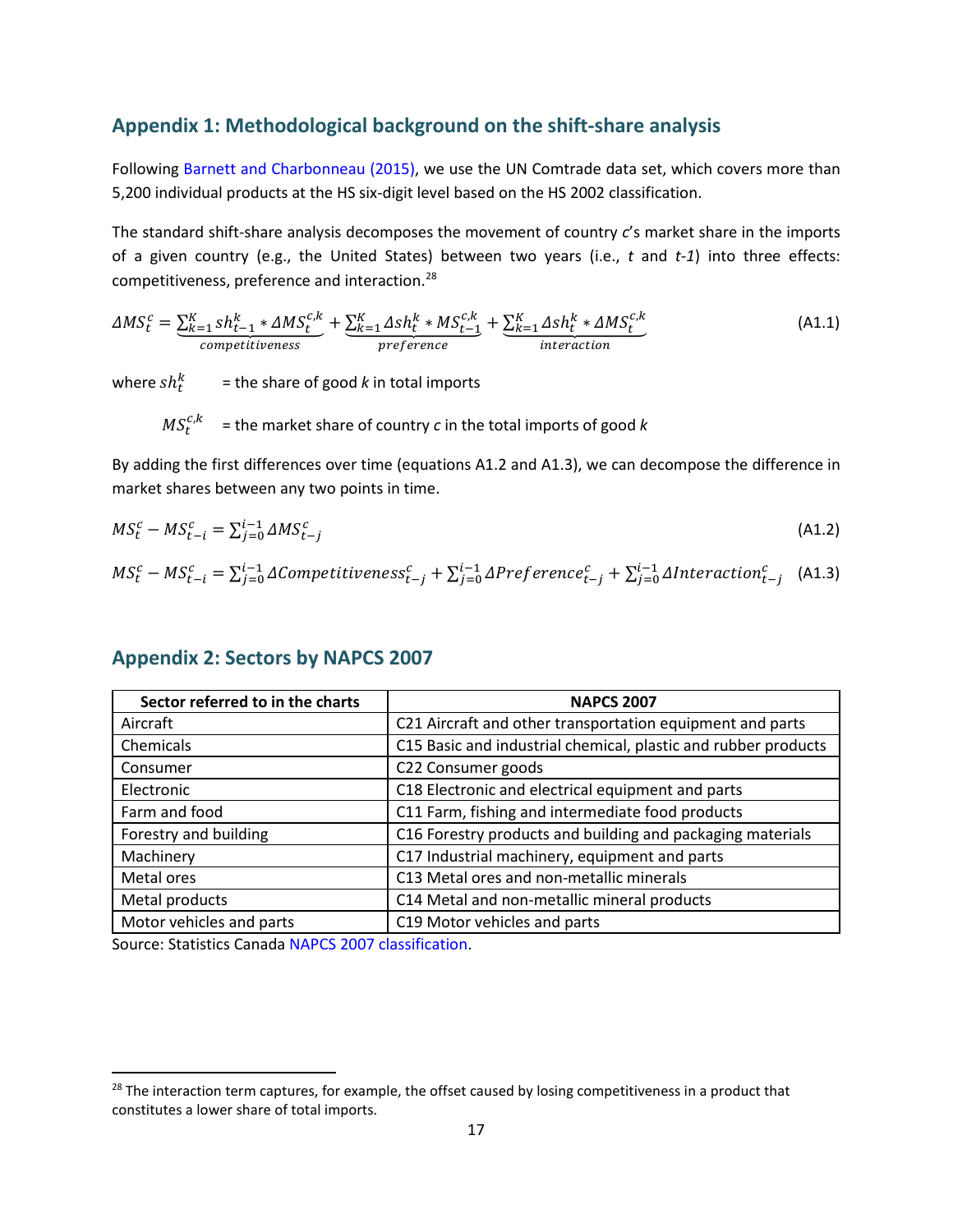| <b>Appendix 3: Product categories by HS code</b> |  |  |  |  |
|--------------------------------------------------|--|--|--|--|
|--------------------------------------------------|--|--|--|--|

| Product category referred to in the text | <b>HS code</b>         | <b>Description</b>                                                     |  |  |
|------------------------------------------|------------------------|------------------------------------------------------------------------|--|--|
| Articles of precious metals              | HS 711590              | Articles of precious metal or of metal clad with                       |  |  |
|                                          |                        | precious metal, others                                                 |  |  |
|                                          | HS 020110              | Carcasses/half-carcasses of bovine animals,                            |  |  |
|                                          |                        | fresh/chilled                                                          |  |  |
|                                          | HS 020120              | Meat of bovine animals, fresh/chilled (excl. of                        |  |  |
|                                          |                        | 0201.10), bone-in                                                      |  |  |
|                                          | HS 020130              | Meat of bovine animals (boneless, fresh or chilled)                    |  |  |
|                                          | HS 020210              | Carcasses/half-carcasses of bovine animals, frozen                     |  |  |
|                                          | HS 020220              | Meat of bovine animals, frozen (excl. of 0202.10),                     |  |  |
|                                          |                        | bone-in                                                                |  |  |
|                                          | HS 020230              | Meat of bovine animals, frozen, boneless                               |  |  |
|                                          | HS 020610              | Edible offal of bovine animals, fresh/chilled                          |  |  |
| Bovine meat                              | HS 020621              | Tongues of bovine animals, frozen                                      |  |  |
|                                          | HS 020622              | Livers of bovine animals, frozen                                       |  |  |
|                                          | HS 020629              | Edible offal of bovine animals (excl. tongues and                      |  |  |
|                                          |                        | livers), frozen                                                        |  |  |
|                                          | HS 021020              | Meat of bovine animals, salted/in                                      |  |  |
|                                          |                        | brine/dried/smoked                                                     |  |  |
|                                          | HS 160250              | Prepared/preserved preps. of bovine animals (excl.                     |  |  |
|                                          |                        | homogenized preps.)                                                    |  |  |
|                                          | HS 410120              | Whole bovine (incl. buffalo)/equine hides and skins,                   |  |  |
|                                          |                        | wt. per skin not >8kg                                                  |  |  |
|                                          | HS 410150<br>HS 470311 | Whole bovine (incl. buffalo)/equine hides and skins,                   |  |  |
|                                          |                        | wt. >16kg(fresh/salted/d)                                              |  |  |
|                                          |                        | Wood pulp; chemical wood pulp, soda or sulphate,                       |  |  |
|                                          |                        | (other than dissolving grades), unbleached, of                         |  |  |
|                                          | HS 470319              | coniferous wood                                                        |  |  |
|                                          |                        | Wood pulp; chemical wood pulp, soda or sulphate,                       |  |  |
|                                          |                        | (other than dissolving grades), unbleached, of non-<br>coniferous wood |  |  |
| Chemical wood pulp                       |                        | Wood pulp; chemical wood pulp, soda or sulphate,                       |  |  |
|                                          | HS 470321<br>HS 470329 | (other than dissolving grades), semi-bleached or                       |  |  |
|                                          |                        | bleached, of coniferous wood                                           |  |  |
|                                          |                        | Wood pulp; chemical wood pulp, soda or sulphate,                       |  |  |
|                                          |                        | (other than dissolving grades), semi-bleached or                       |  |  |
|                                          |                        | bleached, of non-coniferous wood                                       |  |  |
|                                          |                        | Telephone sets, including telephones for cellular                      |  |  |
| Electrical apparatus for line telephony  | <b>HS 8517</b>         | networks or for other wireless networks; other                         |  |  |
|                                          |                        | apparatus for the transmission or reception of voice,                  |  |  |
|                                          |                        | images or other data                                                   |  |  |
|                                          | HS 710811              | Gold shipments include gold, non-monetary, powder                      |  |  |
| Gold shipments                           | HS 710812              | Gold, non-monetary, unwrought (but not powder)                         |  |  |
|                                          | HS 710813              | Gold, semi-manufactured                                                |  |  |
|                                          | HS 710820              | Gold, monetary                                                         |  |  |
| Light petroleum oils and preparations    | HS 271011              | Light petroleum oils and preparations                                  |  |  |
| Newsprint                                | HS 480100              | Newsprint in rolls or sheets                                           |  |  |
| Packaged medicine                        | HS 300490              | Packaged medicine for retail                                           |  |  |